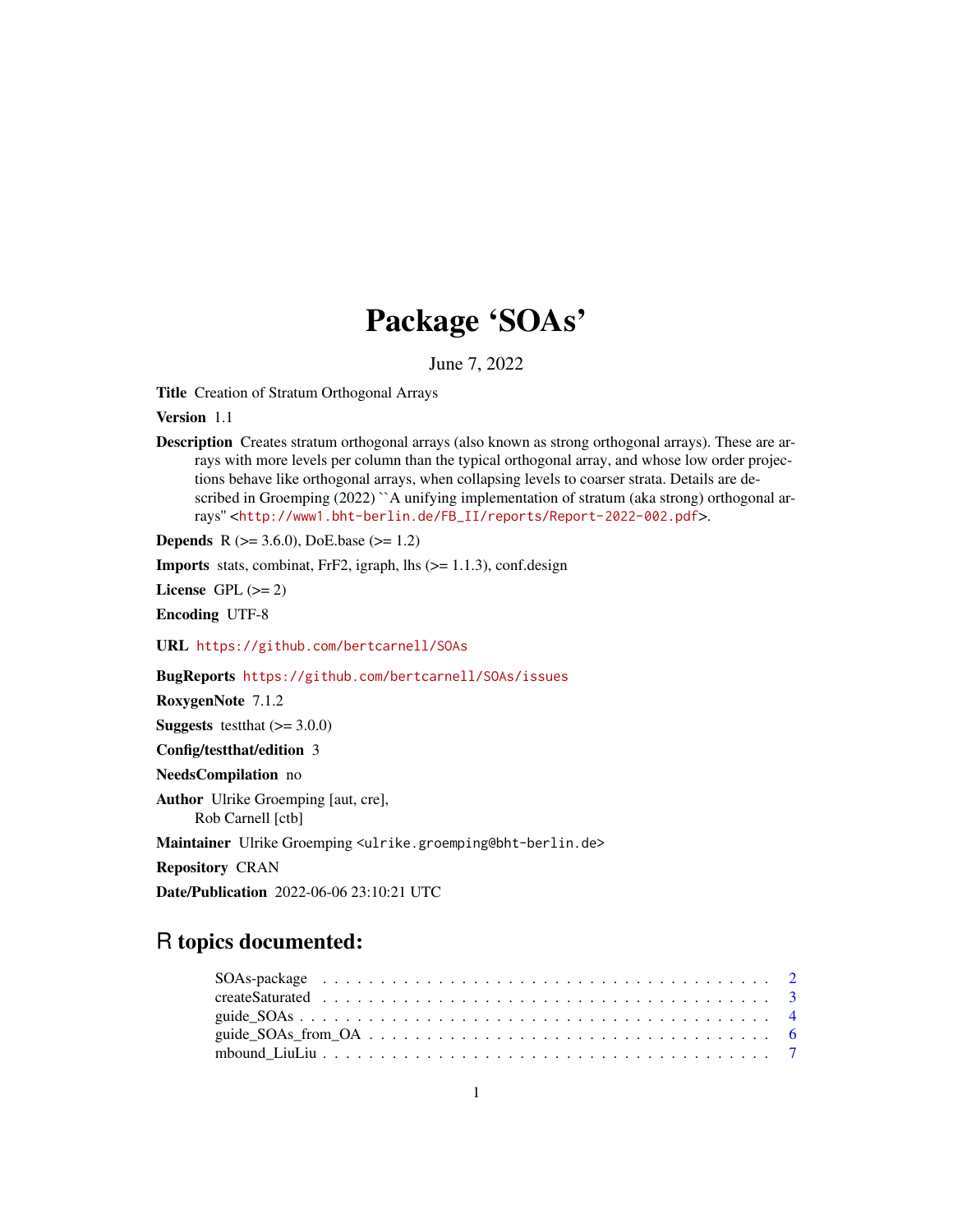### <span id="page-1-0"></span>2 SOAs-package 3 SOAs-package 3 SOAs-package 3 SOAs-package 3 SOAs-package 3 SOAs-package 3 SOAs-package 3 SOAs-package 3 SOAs-package 3 SOAs-package 3 SOAs-package 3 SOAs-package 3 SOAs-package 3 SOAs-package 3 SOAs-packa

| Index | 30 |
|-------|----|
|       |    |

<span id="page-1-1"></span>SOAs-package *Creation of Stratum (aka Strong) Orthogonal Arrays*

#### **Description**

Creates stratum orthogonal arrays (also known as strong orthogonal arrays).

#### Details

This package constructs arrays in  $s<sup>e</sup>l$  levels from orthogonal arrays in s levels. These are all based on equations of the type

 $D = s^{el-1}A_1 + ... + sA_{el-1} + A_{el}$ , or for  $s^2$  levels,  $D = sA + B$  and for  $s^3$  levels,  $D = s^2A + sB + C$ .

The constructions differ in how they obtain the ingredient matrices, and what properties can be guaranteed for the resulting D. Where a construction function guarantees orthogonal columns for all matrices D it produces, its name starts with a OSOA, otherwise with SOA.

If optimization is requested (default TRUE), space filling properties of D are improved using a level permutation algorithm by Weng (2014). This algorithm is applied for improving the [phi\\_p](#page-21-1) criterion, which is often a reasonable surrogate for increasing the minimum distance.

Groemping (2022) describes the constructions by He and Tang (2013, function [SOAs](#page-23-1)), Liu and Liu (2015, function [OSOAs\\_LiuLiu](#page-15-1)), He, Cheng and Tang (2018, function [SOAs2plus\\_regular](#page-24-1)), Zhou and Tang (2019), Shi and Tang (2020, function [SOAs\\_8level](#page-27-1)) and Li, Liu and Yang (2021) in unified notation. The constructions by Zhou and Tang (2019) and Li et al. (2021) are very close to each other and are both implemented in the three functions [OSOAs](#page-11-1), [OSOAs\\_hadamard](#page-13-1) and [OSOAs\\_regular](#page-17-1).

Within the package, available SOA constructions for specific situations can be queried using the the guide functions [guide\\_SOAs](#page-3-1) and [guide\\_SOAs\\_from\\_OA](#page-5-1).

Besides the construction functions, properties of the resulting array D can be checked using the aforementioned function [phi\\_p](#page-21-1) as well as check functions [ocheck](#page-9-1), [ocheck3](#page-9-2) for orthogonality and [soacheck2D](#page-9-2), [soacheck3D](#page-9-2) for (O)SOA stratification properties.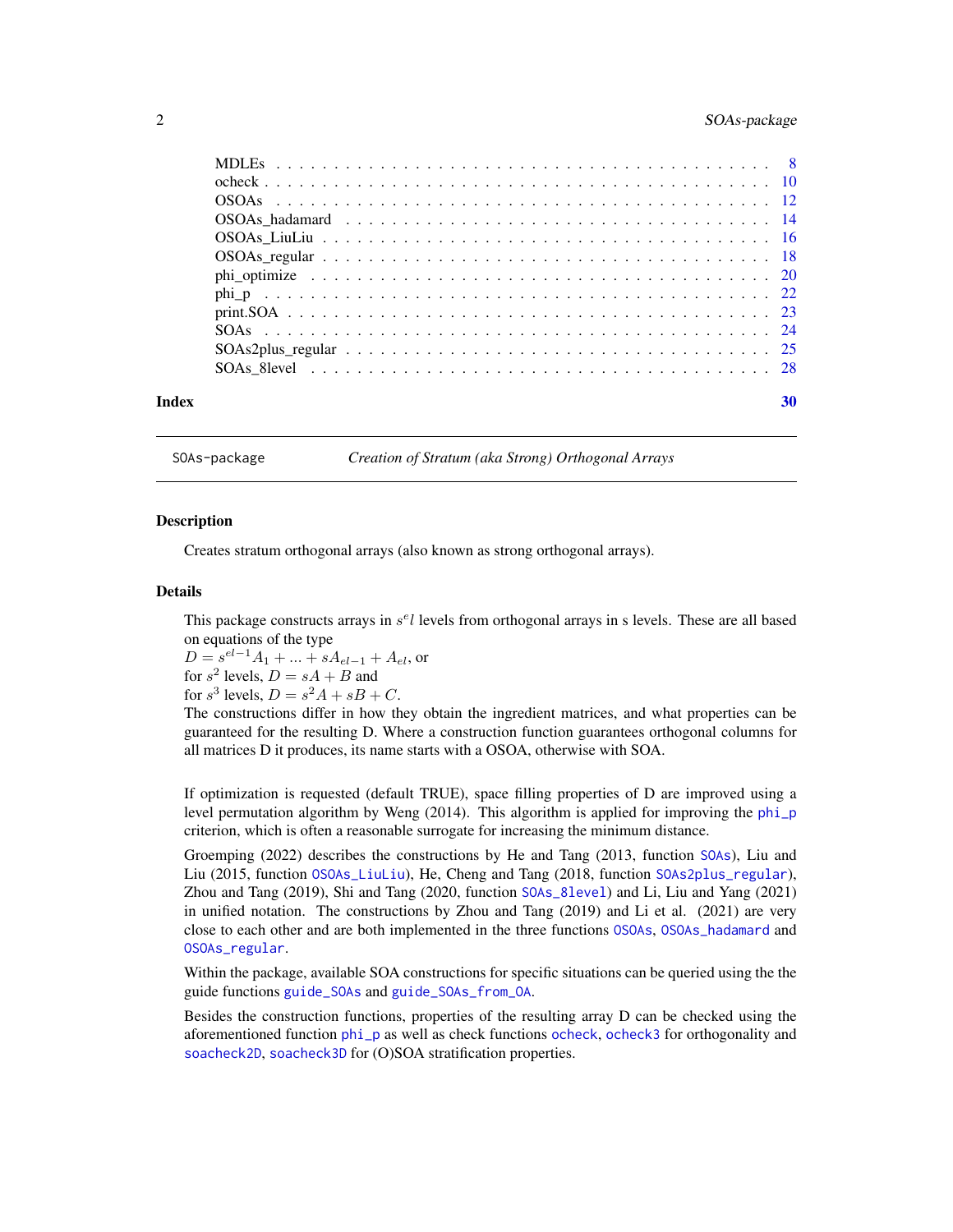### <span id="page-2-0"></span>createSaturated 3

There is one further construction, maximin distance level expansion ([XiaoXuMDLE](#page-0-0), [MDLEs](#page-7-1)), that does not yield stratum (aka strong) orthogonal arrays and is available for comparison only (Xiao and Xu 2018).

#### Author(s)

Author: Ulrike Groemping, BHT Berlin. Contributor: Rob Carnell.

### References

Groemping, U. (2022). A unifying implementation of stratum (aka strong) orthogonal arrays. Report 2022/02, Reports in Mathematics, Physics and Chemistry, Berliner Hochschule für Technik. [http://www1.bht-berlin.de/FB\\_II/reports/Report-2022-002.pdf](http://www1.bht-berlin.de/FB_II/reports/Report-2022-002.pdf)

He, Y., Cheng, C.S. and Tang, B. (2018). Strong orthogonal arrays of strength two plus. *The Annals of Statistics* 46, 457-468. doi: [10.1214/17AOS1555](https://doi.org/10.1214/17-AOS1555)

He, Y. and Tang, B. (2013). Strong orthogonal arrays and associated Latin hypercubes for computer experiments. *Biometrika* 100, 254-260. doi: [10.1093/biomet/ass065](https://doi.org/10.1093/biomet/ass065)

Li, W., Liu, M.-Q. and Yang, J.-F. (2021, in press). Construction of column-orthogonal strong orthogonal arrays. *Statistical Papers* doi: [10.1007/s0036202101249w.](https://doi.org/10.1007/s00362-021-01249-w)

Liu, H. and Liu, M.-Q. (2015). Column-orthogonal strong orthogonal arrays and sliced strong orthogonal arrays. *Statistica Sinica* 25, 1713-1734. doi: [10.5705/ss.2014.106](https://doi.org/10.5705/ss.2014.106)

Shi, L. and Tang, B. (2020). Construction results for strong orthogonal arrays of strength three. *Bernoulli* 26, 418-431. doi: [10.3150/19BEJ1130](https://doi.org/10.3150/19-BEJ1130)

Weng, J. (2014). Maximin Strong Orthognal Arrays. *Master's thesis* at Simon Fraser University under supervision of Boxin Tang and Jiguo Cao. <https://summit.sfu.ca/item/14433>

Xiao, Q. and Xu, H. (2018). Construction of Maximin Distance Designs via Level Permutation and Expansion. *Statistica Sinica* 28, 1395-1414. doi: [10.5705/ss.202016.0423](https://doi.org/10.5705/ss.202016.0423)

Zhou, Y.D. and Tang, B. (2019). Column-orthogonal strong orthogonal arrays of strength two plus and three minus. *Biometrika* 106, 997-1004. doi: [10.1093/biomet/asz043](https://doi.org/10.1093/biomet/asz043)

#### See Also

Useful links:

- <https://github.com/bertcarnell/SOAs>
- Report bugs at <https://github.com/bertcarnell/SOAs/issues>

<span id="page-2-1"></span>createSaturated *Function to create a regular saturated strength 2 array*

#### Description

produces an OA( $s^k$ ,  $(s^k-1)/(s-1)$ , s, 2) (Rao-Hamming construction)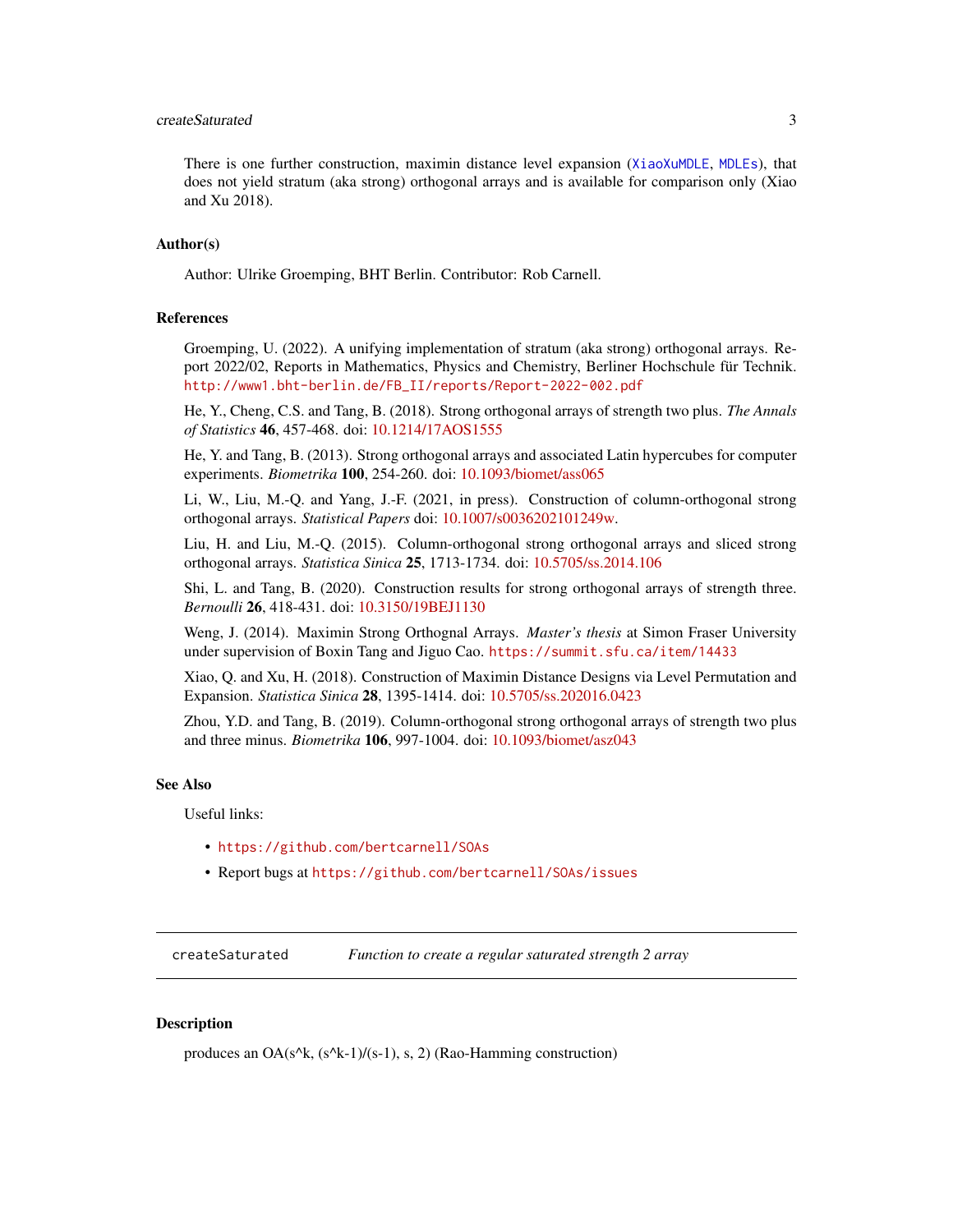#### Usage

createSaturated(s,  $k = 2$ )

#### **Arguments**

| the prime or prime power to use                                                                        |
|--------------------------------------------------------------------------------------------------------|
| integer; determines the run size: the resulting array will have s <sup><math>\Delta</math>k</sup> runs |

### Details

For many situations, the saturated fractions produced by this function are not the best choice for direct use in experimentation, because they heavily confound main effects with interactions. If not all columns are needed, using the last m columns may yield better results than using the first m columns.

If possible, stronger OAs from other sources can be used, e.g. from package [FrF2](#page-0-0) for 2-level factors or from package **[DoE.base](#page-0-0)** for factors with more than 2 levels.

### Value

createSaturated returns an s^k times  $(s^k-1)/(s-1)$  matrix (saturated regular OA with s-level columns)

### Examples

createSaturated(3, k=3) ## 27 x 13 array in 3 levels

<span id="page-3-1"></span>

| guide_SOAs | Utility function for inspecting available SOAs for which the user need |
|------------|------------------------------------------------------------------------|
|            | not provide an OA                                                      |

### Description

Utility function for inspecting available SOAs for which the user need not provide an OA

### Usage

guide\_SOAs(s = 2, el = 3, m = NULL, n = NULL, ...)

### Arguments

| <sub>S</sub> | required (default: 2); prime or prime power on which the SOA is based                                                                             |
|--------------|---------------------------------------------------------------------------------------------------------------------------------------------------|
| el.          | required (default: 3); the power to which s is to be taken, i.e. the SOA will have<br>columns with s <sup>1</sup> el levels                       |
| m            | the number of columns needed (optional)                                                                                                           |
| n            | the maximum number of runs that are acceptable (optional);<br>should be a multiple of $s$ ^e1; must not be smaller than $m+1$ , if m is specified |
|              | currently unused                                                                                                                                  |

<span id="page-3-0"></span>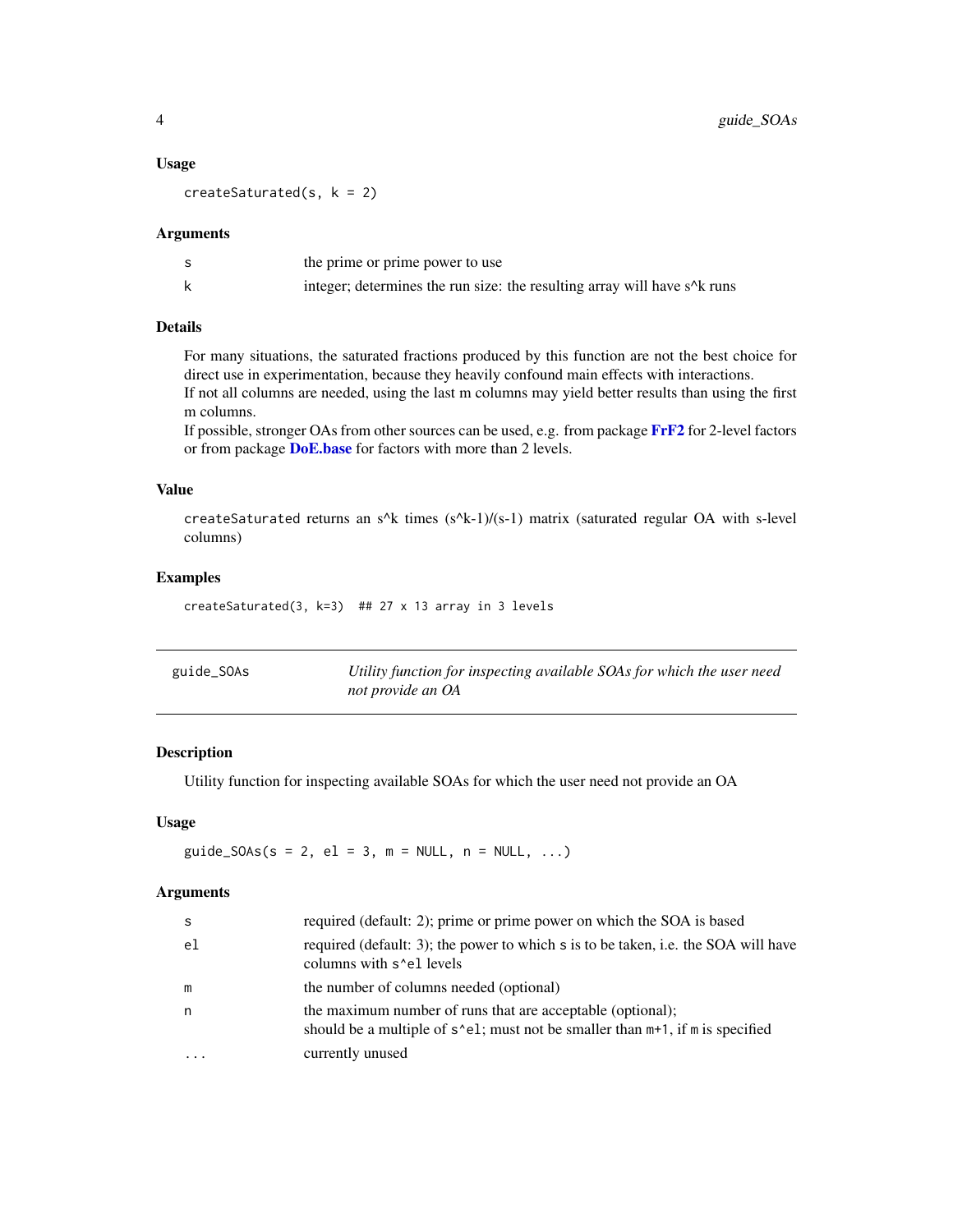### <span id="page-4-0"></span>Details

The function provides the possible creation variants of an SOA that has m columns in s^el levels in up to n runs. It is permitted to specify m OR n only; in that case the function provides constructions with the smallest n or the largest m, respectively.

If both m and n are omitted, the function returns the smallest possible (O)SOA constructions for s<sup>\*</sup>el levels that can be obtained without providing an OA.

#### Value

The function returns a data frame, each row of which contains a possibility; if no SOAs exist, the data.frame has zero rows. There is example code for constructing the SOA. Code details must be adjusted by the user (see the documentation of the respective functions). #'

#### Author(s)

Ulrike Groemping

### References

For full detail, see [SOAs-package](#page-1-1).

Groemping (2022) He, Cheng and Tang (2018) Li, Liu and Yang (2021) Shi and Tang (2020) Zhou and Tang (2019)

#### See Also

[guide\\_SOAs\\_from\\_OA](#page-5-1)

```
## guide_SOAs
## There is a Zhou and Tang type SOA with 4-level columns in 8 runs
guide_SOAs(2, 2, n=8)
## There are no SOAs with 8-level columns in 8 runs
guide_SOAs(2, 3, n=8)
## What SOAs based on s=2 in s^3 levels with 7 columns
## can be construct without providing an OA?
guide_SOAs(2, 3, m=7)
## pick the Shi and Tang family 3 design
myST_3plus <- SOAs_8level(n=32, m=7, constr='ShiTang_alphabeta')
## Note that the design has orthogonal columns and strength 3+,
## i.e., very good balance properties.
```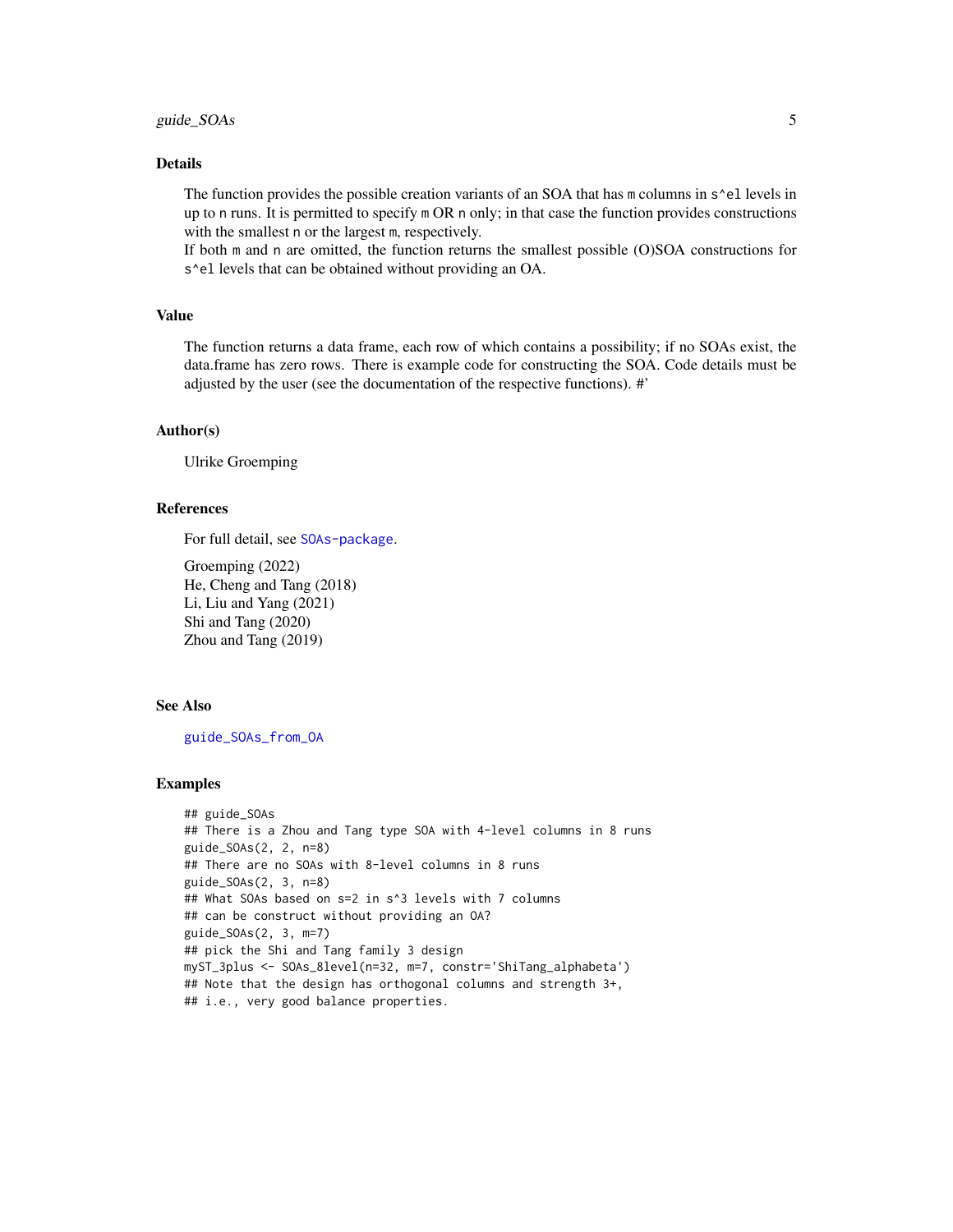<span id="page-5-1"></span><span id="page-5-0"></span>guide\_SOAs\_from\_OA *Utility function for inspecting SOAs obtainable from an OA*

#### Description

Utility function for inspecting SOAs obtainable from an OA

#### Usage

 $guide_SOAs_from_OA(s, nOA, mOA, tOA, el = toA, ...)$ 

#### Arguments

| S         | required; the unique number of levels of the columns of a given OA (need not<br>be prime or prime power)                                                                                                                                                                                                                                                        |
|-----------|-----------------------------------------------------------------------------------------------------------------------------------------------------------------------------------------------------------------------------------------------------------------------------------------------------------------------------------------------------------------|
| n0A       | required; the number of runs of the OA                                                                                                                                                                                                                                                                                                                          |
| mOA       | required; the number of columns of the OA                                                                                                                                                                                                                                                                                                                       |
| t0A       | required; the strength of the OA; strengths larger than 5 are reduced to 5; e1 must<br>not be larger than the (reduced) strength, except for tOA=2 with e1=3, which is<br>supported by the LLY algorithm                                                                                                                                                        |
| el        | the power to which s is to be taken, i.e. the SOA will have columns with s <sup><math>\text{el}</math></sup><br>levels; default: t0A.<br>except for $\text{toA}=2$ and $\text{el}=3$ , $\text{el}$ can be chosen smaller than $\text{toA}$ , but not larger. If<br>el is smaller than t0A, t0A is internally reduced before working out the possi-<br>bilities. |
| $\ddotsc$ | currently unused                                                                                                                                                                                                                                                                                                                                                |

### Details

The function provides the possible creation variants of an SOA from a strength tOA OA with mOA s-level columns in nOA runs, for an SOA that has columns in s^el levels. Note that the SOA may have nOA runs or s\*nOA runs, depending on the construction.

#### Value

The function returns a data frame, each row of which contains a possibility. There is example code for constructing the SOA. The code assumes that a given OA has the name OA; this can of course be modified by the user. Further code details can also be adjusted by the user (see the documentation of the respective functions).

### Author(s)

Ulrike Groemping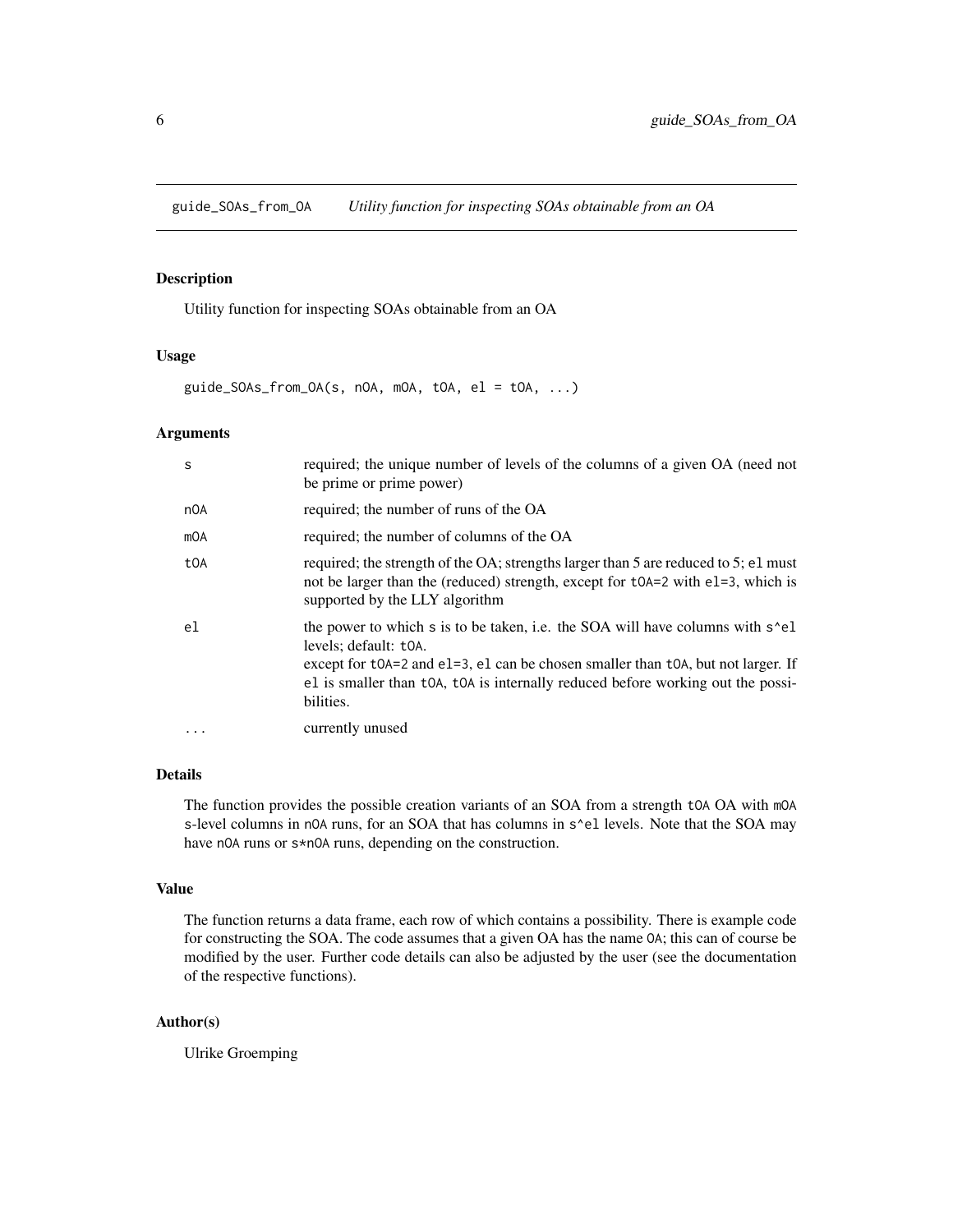### <span id="page-6-0"></span>mbound\_LiuLiu 7

### References

For full detail, see [SOAs-package](#page-1-1).

Groemping (2022) He and Tang (2013) He, Cheng and Tang (2018) Liu and Liu (2015) Li, Liu and Yang (2021) Shi and Tang (2020) Zhou and Tang (2019)

### See Also

[guide\\_SOAs](#page-3-1)

#### Examples

## guide\_SOAs\_from\_OA ## there is an OA(81, 3^10, 3) (L81.3.10 in package DoE.base) ## inspect what can be done with it: guide\_SOAs\_from\_OA(s=3, mOA=10, nOA=81, tOA=3) ## the output shows that a strength 3 OSOA ## with 4 columns of 27 levels each can be obtained in 81 runs ## and provides the necessary code (replace OA with L81.3.10) ## optimize=FALSE reduces example run time OSOAs\_LiuLiu(L81.3.10, t=3, optimize=FALSE) ## or that an SOA with 9 non-orthogonal columns can be obtained ## in the same number of runs SOAs(L81.3.10, t=3)

mbound\_LiuLiu *bound for number of columns for LiuLiu OSOAs*

### Description

bound for number of columns for LiuLiu OSOAs

#### Usage

mbound\_LiuLiu(moa, t)

#### Arguments

| moa | number of oa columns                                                           |
|-----|--------------------------------------------------------------------------------|
|     | strength used in the construction in function OSOAs_LiuLiu (it is assumed that |
|     | the oa used has at least that strength)                                        |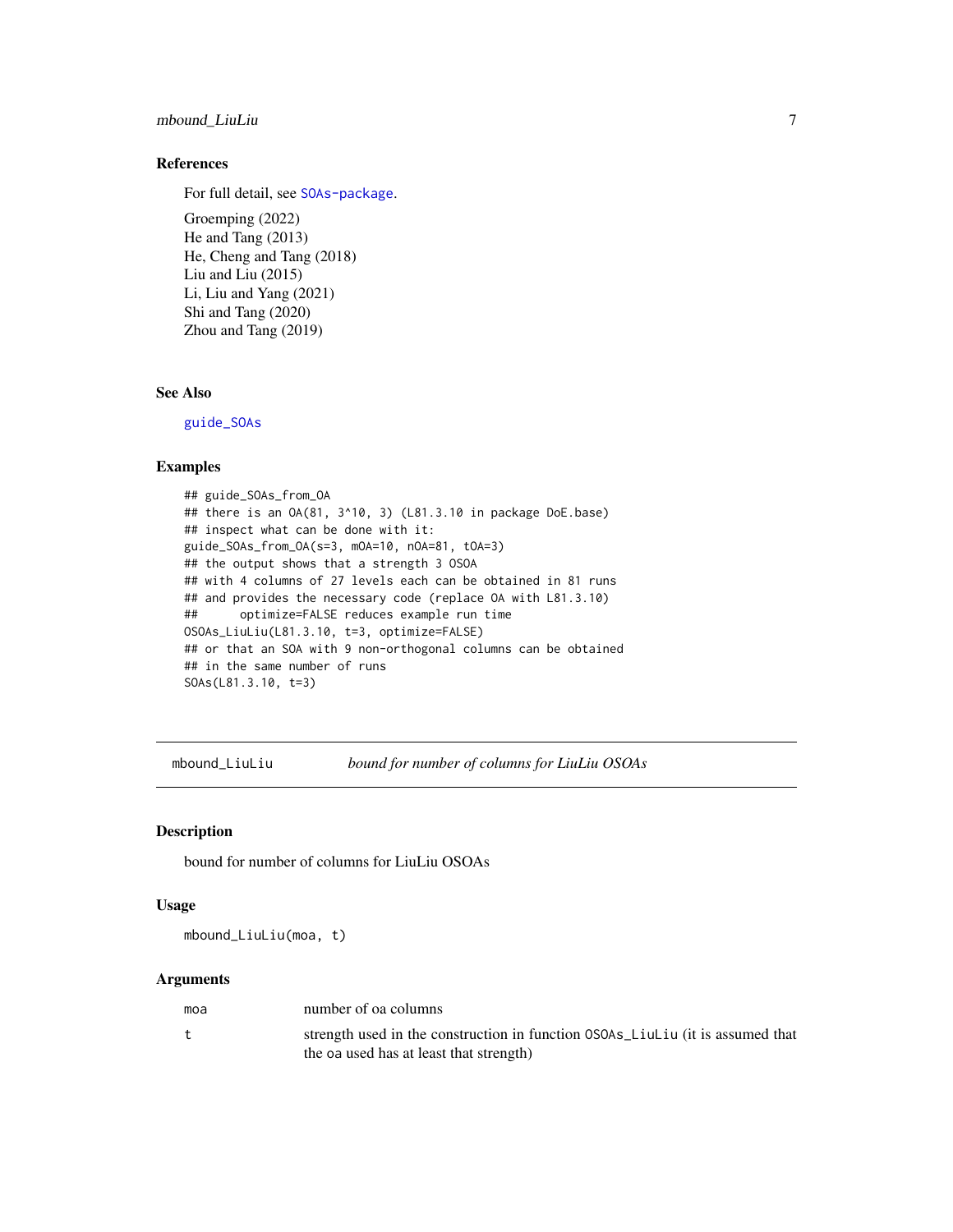### <span id="page-7-0"></span>Value

the maximum number of columns that can be obtained by the command  $OSOAS$  LiuLiu(oa,  $t=t$ ) where oa has at least strength t and consists of moa columns

### Author(s)

Ulrike Groemping

### References

#' For full detail, see [SOAs-package](#page-1-1).

Liu and Liu 2015

#### Examples

## moa is the number of columns of an oa moa <- rep(seq(4,40),3) ## t is the strength used in the construction ## the oa must have at least this strength  $t < - rep(2:4, each=37)$ ## numbers of columns for the combination mbounds <- mapply(mbound\_LiuLiu, moa, t) ## depending on the number of levels ## the number of runs can be excessive ## for larger values of moa with larger t! ## t=3 and t=4 have the same number of columns, except for moa=4\*j+3 plot(moa, mbounds, pch=t, col=t)

<span id="page-7-1"></span>MDLEs *Function to create maximin distance level expanded arrays*

### Description

Maximin distance level expansion similar to Xiao and Xu is implemented, using an optimization algorithm that is less demanding than the TA algorithm of Xiao and Xu

#### Usage

```
MDLEs(
  oa,
  ell,
  noptim.rounds = 1,
  optimize = TRUE,
  noptim.oa = 1,
  dmethod = "manhattan",
  p = 50)
```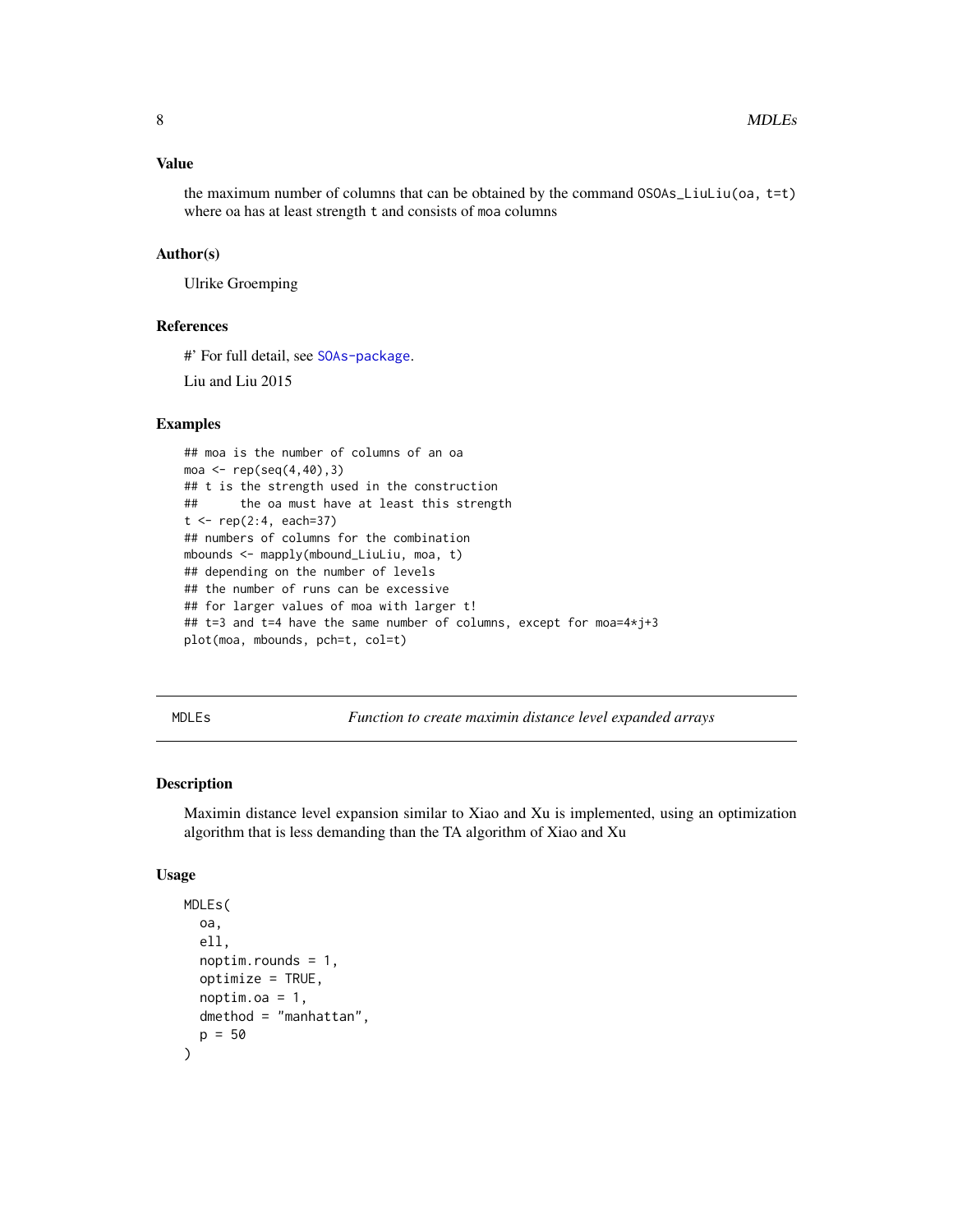#### <span id="page-8-0"></span>MDLEs 9

### Arguments

| oa            | matrix or data.frame that contains an ingoing symmetric OA. Levels must be<br>denoted as 0 to s-1 or as 1 to s.                         |
|---------------|-----------------------------------------------------------------------------------------------------------------------------------------|
| e11           | the multiplier for each number of levels                                                                                                |
| noptim.rounds | the number of optimization rounds; optimization may take very long, therefore<br>the default is 1, although more rounds are beneficial. |
| optimize      | logical: if FALSE, suppress optimization of expansion levels                                                                            |
| noptim.oa     | integer: number of optimization rounds applied to initial oa itself before starting<br>expansion                                        |
| dmethod       | distance method for phi_p, "manhattan" (default) or "euclidean"                                                                         |
| р             | p for phi_p (the larger, the closer to maximin distance)                                                                                |

### Details

The ingoing oa is possibly optimized for space-filling, using function [phi\\_optimize](#page-19-1) with noptim.oa optimization rounds. The expansions themselves are again optimized for improving phi\_p, using an algorithm which is a variant of Weng (2014), instead of the more powerful but also much more demanding algorithm proposed by Xiao and Xu.

### Value

A matrix of class MDLE with attributes

phi\_p the phi\_p value that was achieved

type MDLE

optimized logical: same as the input parameter

call the call that produced the matrix

**permpick** matrix of lists of length s with elements from 0 to ell-1;

matrix element (i,j) contains the sequence of replacements used in function DcFromDp for constructing the level expansion of the ith level in the jth column

### Author(s)

Ulrike Groemping

#### References

For full detail, see [SOAs-package](#page-1-1). Weng (2014) Xiao and Xu (2018)

```
dim(aus <- MDLEs(DoE.base::L16.4.5, 2, noptim.rounds = 1))
permpicks <- attr(aus, "permpick")
## for people interested in internal workings:
## the code below produces the same matrix as MDLEs
SOAs:::DcFromDp(L16.4.5-1, 4,2, lapply(1:5, function(obj) permpicks[,obj]))
```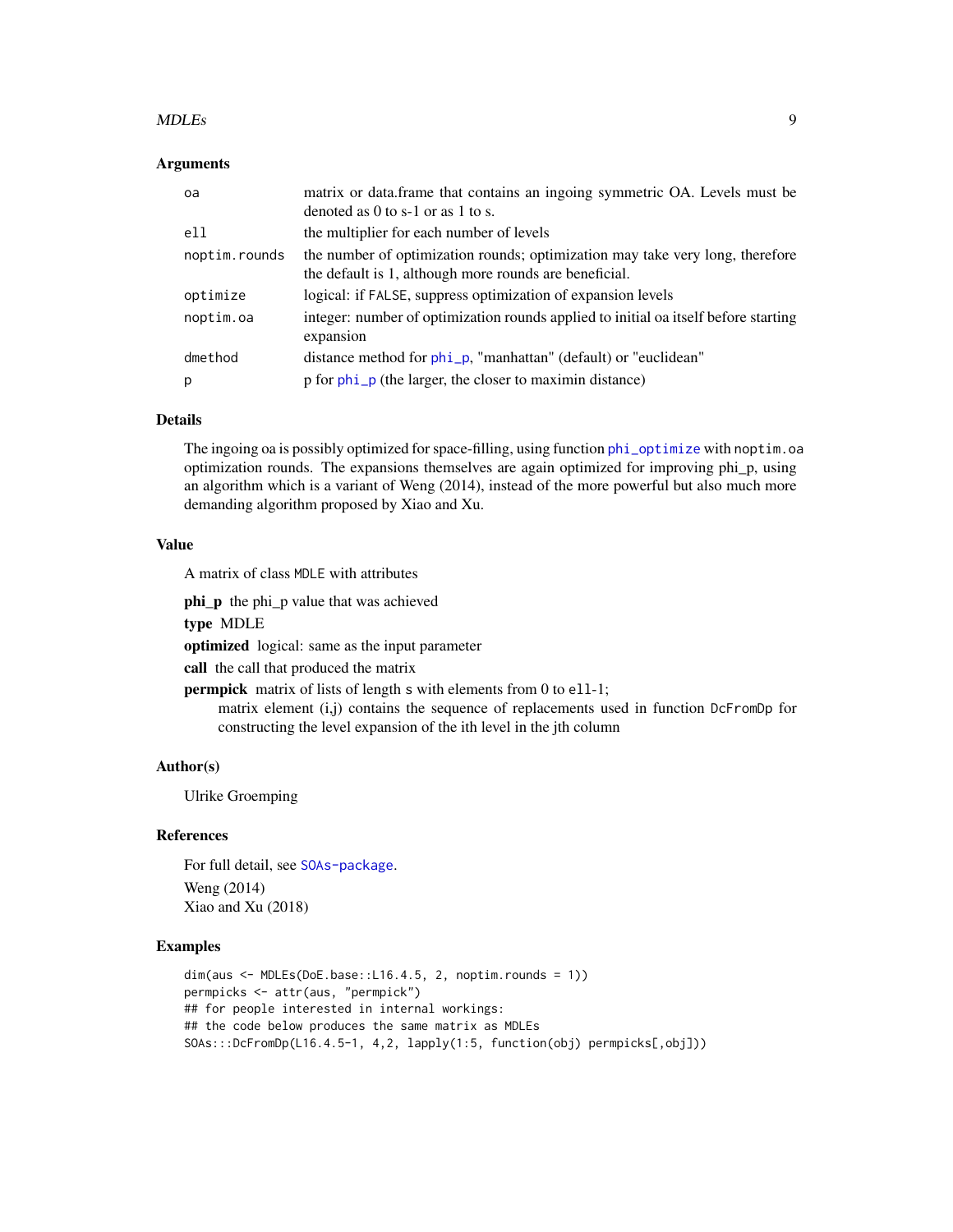<span id="page-9-1"></span><span id="page-9-0"></span>

### <span id="page-9-2"></span>Description

soacheck2D and soacheck3D evaluate 2D and 3D projections, ocheck and ocheck3 evaluate pairwise or 3-orthogonality of columns, and count\_npairs evaluates the number of level pairs in 2D projections

### Usage

```
ocheck(D, verbose = FALSE)
ocheck3(D, verbose = FALSE)
count_npairs(D, minn = 1)
count_nallpairs(ns)
soacheck2D(D, s = 3, el = 3, t = 3, verbose = FALSE)
soacheck3D(D, s = 3, el = 3, t = 3, verbose = FALSE)
```
### Arguments

| D       | a matrix with factor levels or an object of class SOA;<br>factor levels can start with 0 or with 1, and need to be consecutively numbered                                                                                                                                                                                                                                                                                         |
|---------|-----------------------------------------------------------------------------------------------------------------------------------------------------------------------------------------------------------------------------------------------------------------------------------------------------------------------------------------------------------------------------------------------------------------------------------|
| verbose | logical; if TRUE, additional information is printed (confounded pair or triple pro-<br>jections with A2 or A3, respectively, or table of correlations)                                                                                                                                                                                                                                                                            |
| minn    | small integer number; the function counts pairs that are covered at least minn<br>times                                                                                                                                                                                                                                                                                                                                           |
| ns      | vector of numbers of levels for each column                                                                                                                                                                                                                                                                                                                                                                                       |
| S       | the prime or prime power according to which the array is checked                                                                                                                                                                                                                                                                                                                                                                  |
| el      | the exponent so that the number of levels of the array is $s$ <sup>-el</sup> (if s is not NULL)                                                                                                                                                                                                                                                                                                                                   |
| t       | the strength for which to look $(2, 3, or 4)$ , equal to the sum of the exponents in<br>the stratification dimensions; for example, soacheck2D considers<br>sxs 2D projections with t=2,<br>$s^22xs$ and $ss^22$ projections with t=3,<br>and $s^3$ xs, $s^22xs^2$ and $ss^3$ projections with t=4.<br>If t=4 and e1=2, property gamma ( $s^3$ x s and s x $s^3$ ) is obviously impossible<br>and will not be part of the checks. |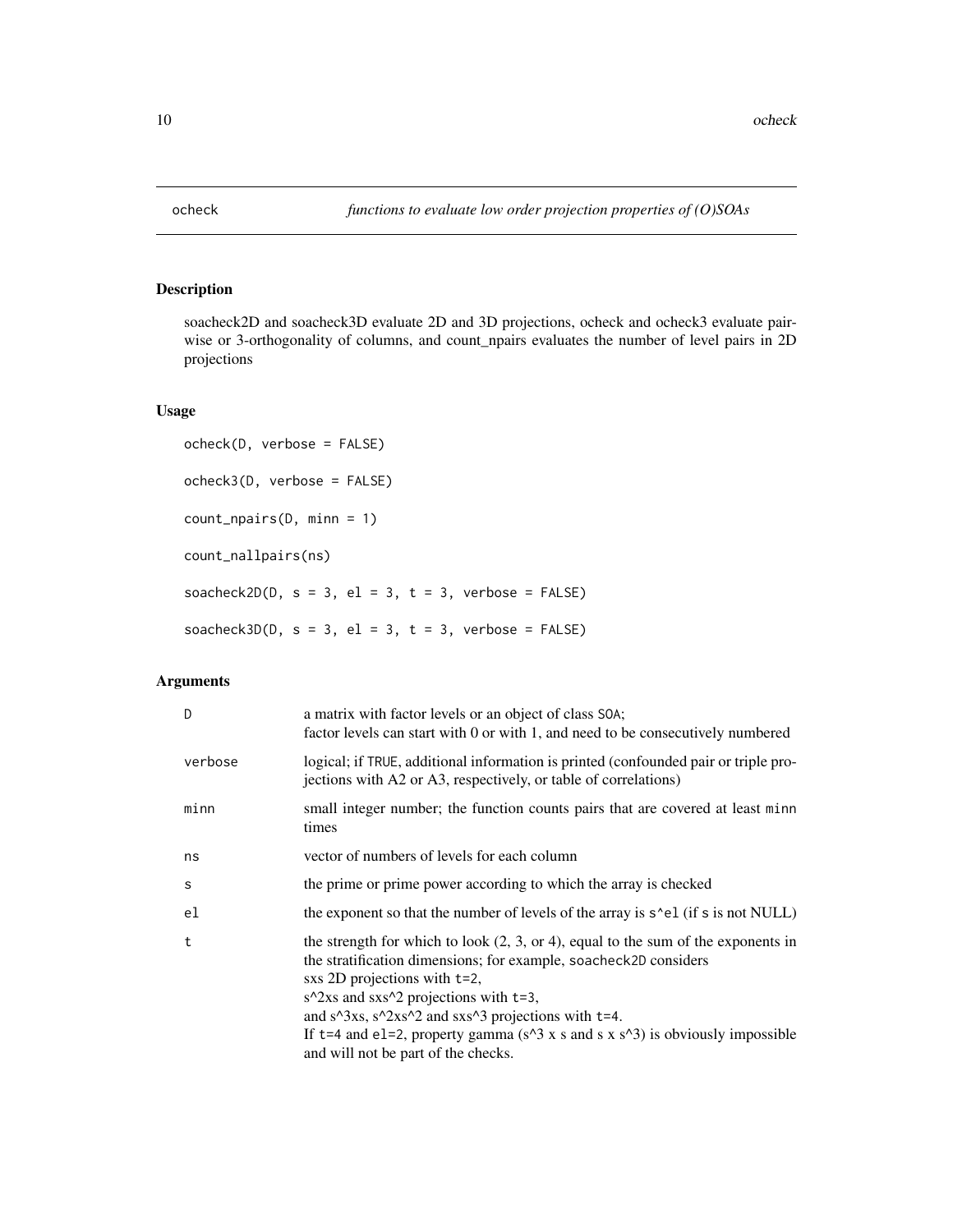#### ocheck 11

### Details

Functions soacheck2D and soacheck3D inspect 2D and 3D stratification, respectively. Each column must have  $s^e$ el levels. t specifies the degree of balance the functions are asked to look for. Function soacheck2D,

- with  $el=t=2$ , looks for strength 2 conditions ( $s^2$  levels, sxs balance),
- with el=2, t=3, looks for strength  $2+7$  conditions (s^2 levels, s^2xs balance),
- with el=t=3, looks for strength  $2*/3$  conditions (s^3 levels, s^2xs balance).
- with el=2, t=4, looks for the enhanced strength  $2 + / 3$  property alpha (s^2 levels, s^2xs^2 balance).
- and with el=3, t=4, looks for strength  $3+/4$  conditions (s^3 levels, s^3xs and s^2xs^2 balance).

Function soacheck3D,

- with  $el=2$ ,  $t=3$ , looks for strength 3- conditions ( $s^2$  levels, sxsxs balance),
- with el=t=3, looks for strength 3 conditions (s^3 levels, sxsxs balance),
- and with el=3, t=4, looks for strength  $3+/4$  conditions (s^3 levels, s^2xsxs balance).

If verbose=TRUE, the functions print the pairs or triples that violate the projection requirements for 2D or 3D.

#### Value

Functions whose names contain "check" return a logical.

Functions count\_npairs and count\_npairs return a vector of counts for level combinations in factor pairs (in the order of the columns of DoE.base:::nchoosek(ncol(D),2)), either for the array in D, or for designs with numbers of levels given in ns.

#### Author(s)

Ulrike Groemping

#### References

For full detail, see [SOAs-package](#page-1-1).

Groemping (2022) He and Tang (2013) Shi and Tang (2020)

### Examples

```
nullcase <- matrix(0:7, nrow=8, ncol=4)
soacheck2D(nullcase, s=2)
soacheck3D(nullcase, s=2)
```
## Shi and Tang strength 3+ construction in 7 8-level factors for 32 runs D <- SOAs\_8level(32, optimize=FALSE)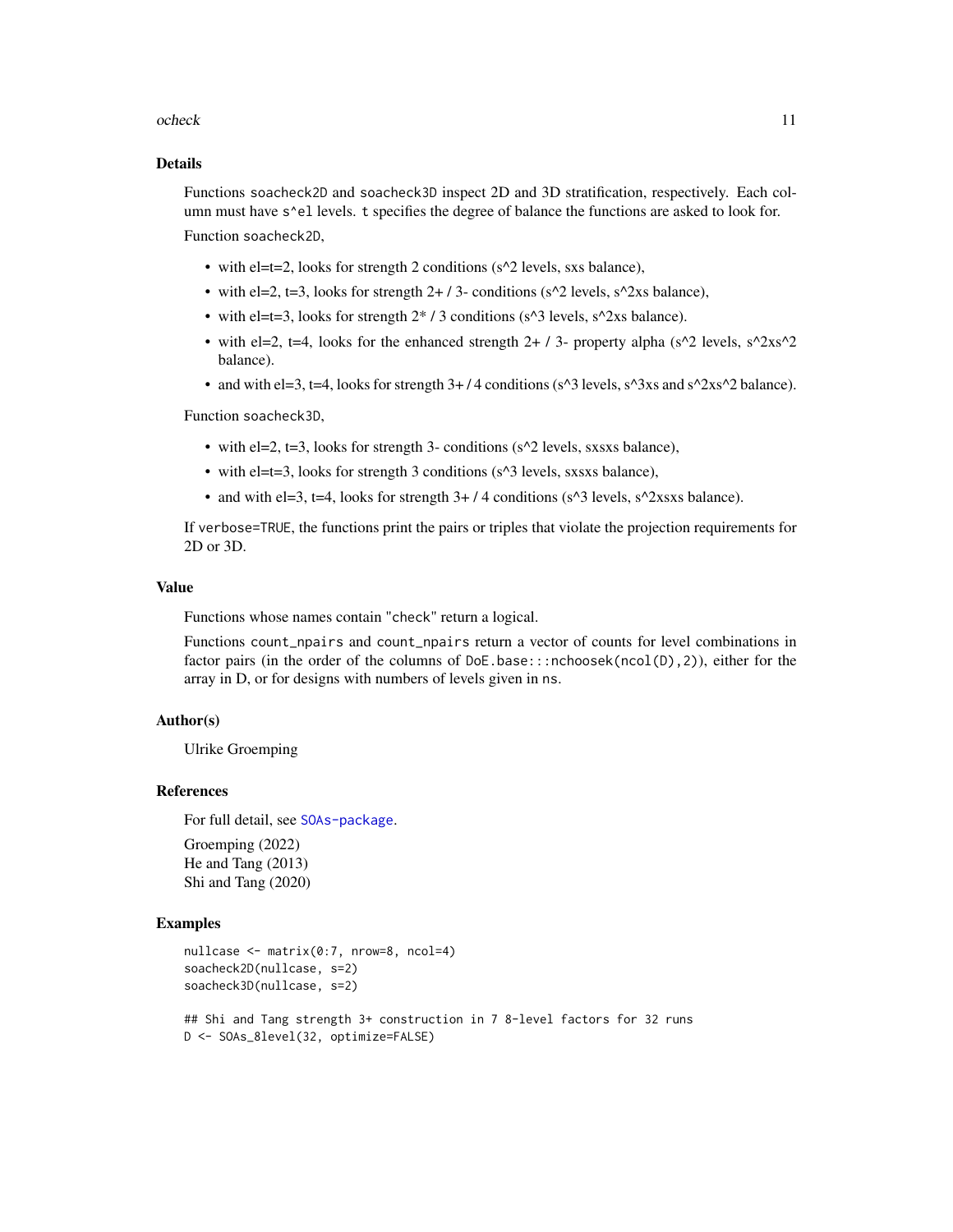```
## check for strength 3+ (default el=3 is OK)
## 2D check
soacheck2D(D, s=2, t=4)
## 3D check
soacheck3D(D, s=2, t=4)
## not an OSOA
ocheck(D)
## an OSOA of strength 3 with 3-orthogonality
## 4 columns in 27 levels each
## second order model matrix
D_o <- OSOAs_LiuLiu(DoE.base::L81.3.10, optimize=FALSE)
ocheck3(D_o)
## benefit of 3-orthogonality for second order linear models
colnames(D_o) <- paste0("X", 1:4)
y <- stats::rnorm(81)
mylm <- stats::lm(y~(X1+X2+X3+X4)^2 + I(X1^2)+I(X2^2)+I(X3^2)+I(X4^2),
                   data=as.data.frame(scale(D_o, scale=FALSE)))
crossprod(stats::model.matrix(mylm))
```
<span id="page-11-1"></span>OSOAs *Function to create an OSOA from an OA*

### Description

An OSOA in ns runs of strength  $2^*$  (s^3 levels) or 2+ (s^2 levels) is created from an OA(n,m,s,2).

### Usage

```
OSOAs(
  oa,
  el = 3,
  m = NULL,noptim.rounds = 1,
  noptim.repeats = 1,
  optimize = TRUE,
  dmethod = "manhattan",
  p = 50\mathcal{L}
```
### Arguments

| oa | matrix or data.frame that contains an ingoing symmetric OA. Levels must be<br>denoted as 0 to s-1 or as 1 to s.                       |
|----|---------------------------------------------------------------------------------------------------------------------------------------|
| el | the exponent of the number of levels, e1=3 yields a strength $2^*$ OSOA in $s^3$<br>levels, $e1=2$ a strength 2+ OSOA in $s^2$ levels |

<span id="page-11-0"></span>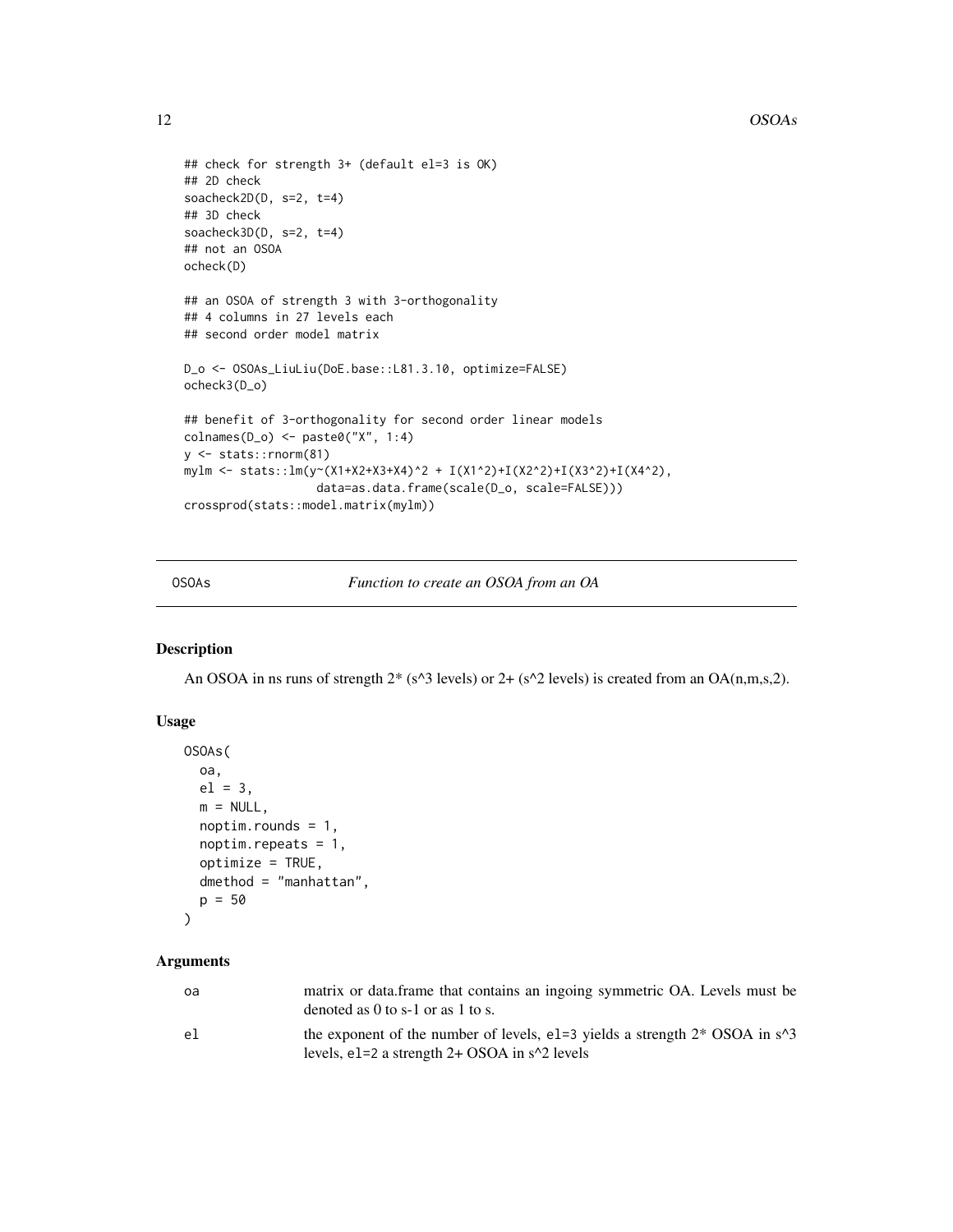#### <span id="page-12-0"></span> $OSOAs$  13

| m             | the desired number of columns of the resulting array; odd values of m will be<br>reduced by one, so specify the next largest even m, if you need an odd number of<br>columns (the function will do so, if possible; if $m=NULL$ , the maximum possible<br>value is used. |
|---------------|--------------------------------------------------------------------------------------------------------------------------------------------------------------------------------------------------------------------------------------------------------------------------|
| noptim.rounds | the number of optimization rounds for each independent restart                                                                                                                                                                                                           |
|               | noptim. repeats the number of independent restarts of optimizations with noptim. rounds rounds<br>each                                                                                                                                                                   |
| optimize      | logical: should space filling be optimized by level permutations?                                                                                                                                                                                                        |
| dmethod       | distance method for phi_p, "manhattan" (default) or "euclidean"                                                                                                                                                                                                          |
| p             | p for phi_p (the larger, the closer to maximin distance)                                                                                                                                                                                                                 |

### Details

The function implements the algorithms proposed by Zhou and Tang 2018 (s<sup> $\lambda$ </sup>2 levels) or Li, Liu and Yang  $2021$  ( $s^2$ ) levels). Both are enhanced with the modification for matrix A by Groemping 2022. Level permutations are optimized using an adaptation of the algorithm by Weng (2014).

Suitable OAs for argument oa can e.g. be constructed with OA creation functions from package lhs or can be obtained from arrays listed in R package DoE.base

### Value

matrix of class SOA with the attributes that are listed below. All attributes can be accessed using function [attributes](#page-0-0), or individual attributes can be accessed using function [attr](#page-0-0). These are the attributes:

type the type of array (SOA or OSOA)

strength character string that gives the strength

phi\_p the phi\_p value (smaller=better)

optimized logical indicating whether optimization was applied

**permpick** matrix that lists the id numbers of the permutations used

perms2pickfrom optional element, when optimization was conducted: the overall permutation list to which the numbers in permlist refer

call the call that created the object

### Author(s)

Ulrike Groemping

### References

For full detail, see [SOAs-package](#page-1-1). Groemping (2022) Li, Liu and Yang (2021) Weng (2014) Zhou and Tang (2019)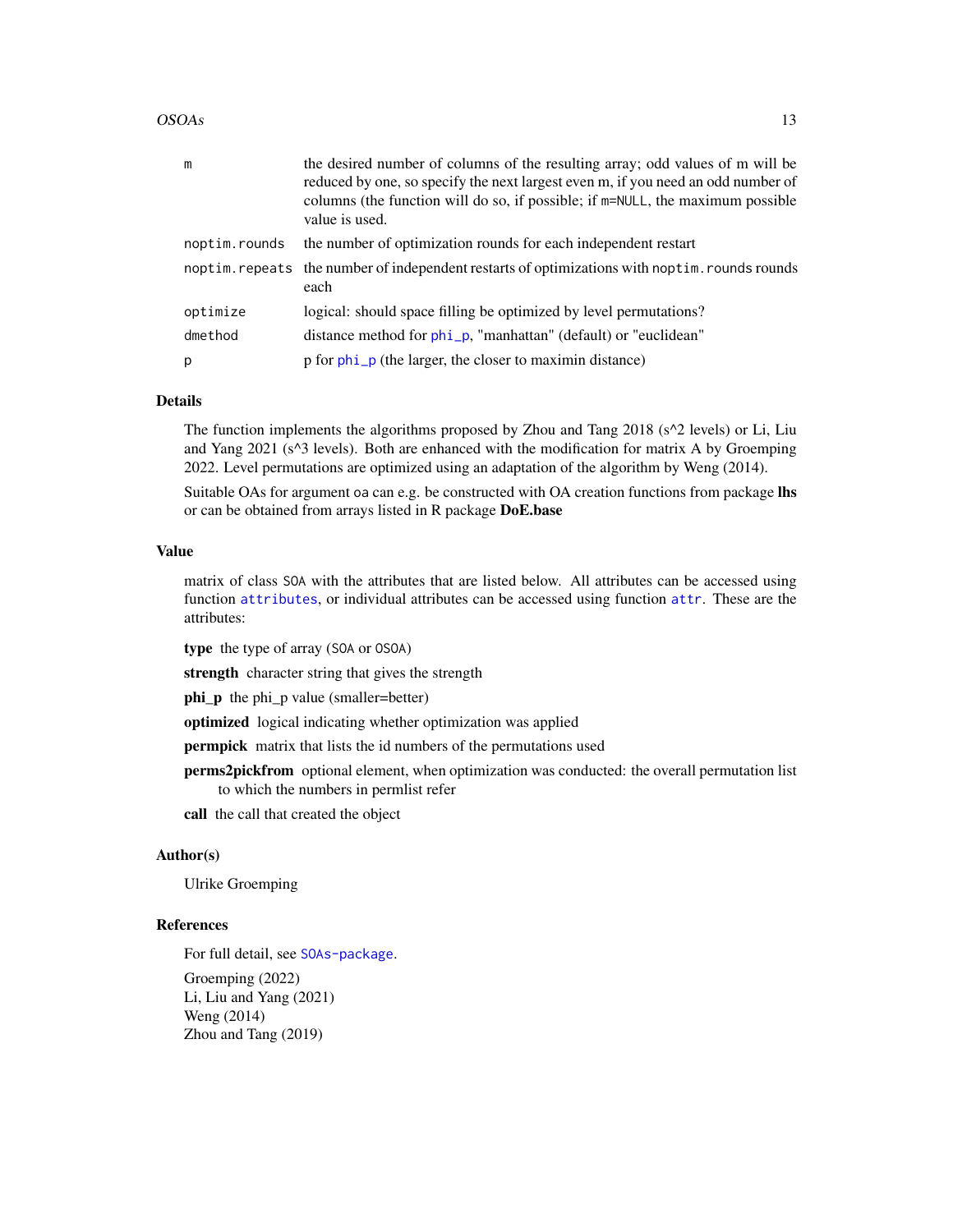### Examples

## run with optimization for actual use! ## 54 runs with seven 9-level columns OSOAs(DoE.base::L18[,3:8], el=2, optimize=FALSE) ## 54 runs with six 27-level columns OSOAs(DoE.base::L18[,3:8], el=3, optimize=FALSE) ## 81 runs with four 9-level columns OSOAs(DoE.base::L27.3.4, el=2, optimize=FALSE) ## An OA with 9-level factors (L81.9.10) ## has complete balance in 2D, ## however does not achieve 3D projection for ## all four collapsed triples ## It is up to the user to decide what is more important. ## I would go for the OA. ## 81 runs with four 27-level columns OSOAs(DoE.base::L27.3.4, el=3, optimize=FALSE)

<span id="page-13-1"></span>OSOAs\_hadamard *function to create a strength 3 OSOA with 8-level columns or a strength 3- OSOA with 4-level columns from a Hadamard matrix*

#### Description

A Hadamard matrix in k runs is used for creating an OSOA in n=2k runs for at most m=k-2 columns (8-level) or m=k-1 columns (4-level).

### Usage

```
OSOAs_hadamard(
 m = NULL,n = NULL,el = 3,
 noptim.rounds = 1,
  noptim.repeats = 1,
 optimize = TRUE,
 dmethod = "manhattan",
 p = 50\lambda
```
#### Arguments

m the number of columns to be created; if n is also given, m must be compatible with it; at present, m can be at most 98.

<span id="page-13-0"></span>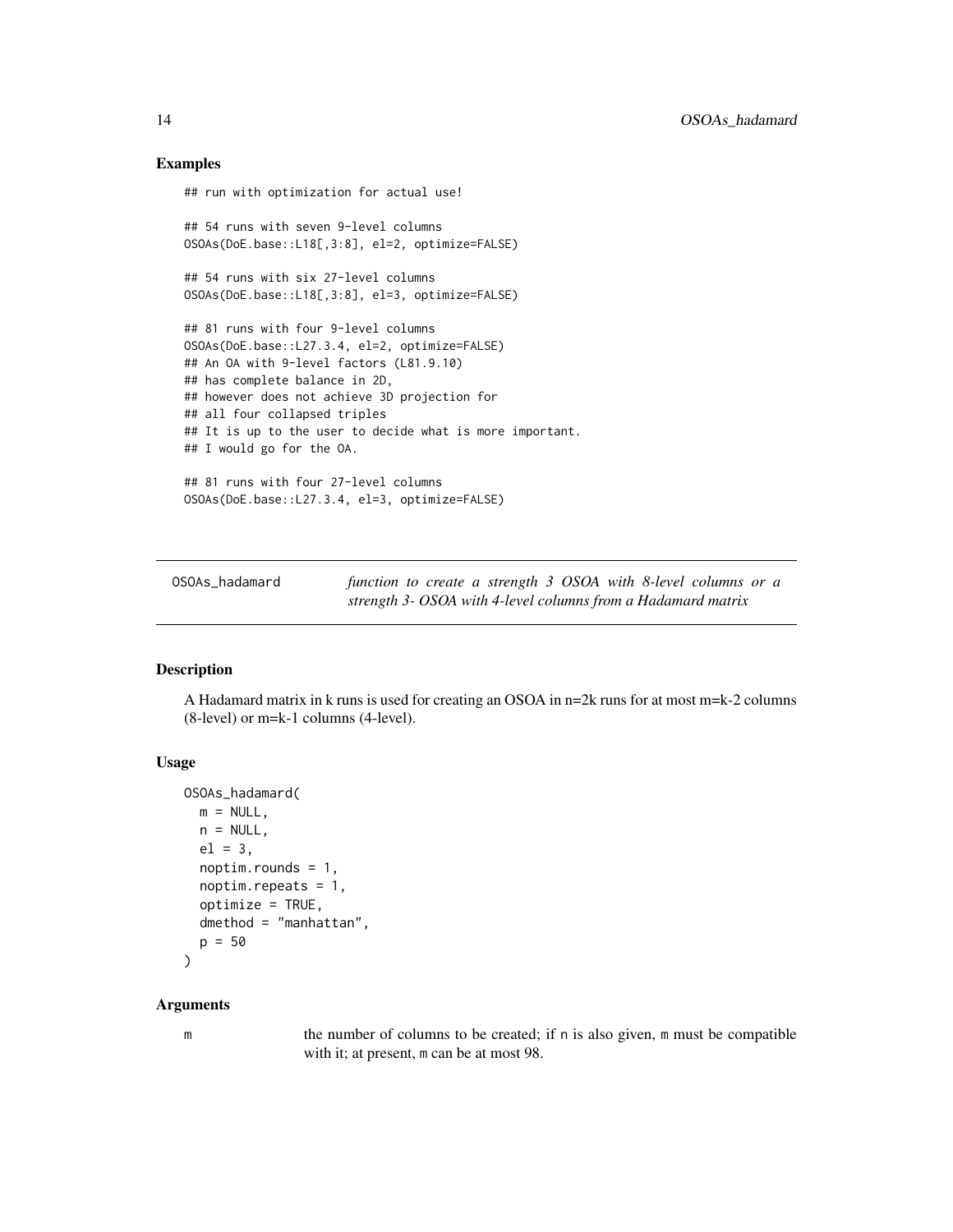<span id="page-14-0"></span>

| n             | the number of runs to be created; n must be a multiple of 8 and can (at present)<br>be at most 200; if m is also given, n must be compatible with it. |
|---------------|-------------------------------------------------------------------------------------------------------------------------------------------------------|
| e1            | exponent for 2, can be 2 or 3: the OSOA will have columns with $2^e$ el (4 or 8)<br>levels                                                            |
| noptim.rounds | the number of optimization rounds for each independent restart                                                                                        |
|               | noptim. repeats the number of independent restarts of optimizations with noptim. rounds rounds<br>each                                                |
| optimize      | logical: should space filling be optimized by level permutations?                                                                                     |
| dmethod       | distance method for phi_p, "manhattan" (default) or "euclidean"                                                                                       |
| p             | p for phi_p (the larger, the closer to maximin distance)                                                                                              |

### Details

At least one of m or n must be provided. For el=2, Zhou and Tang (2019) strength 3- designs are created, for el=3 strength 3 designs by Li, Liu and Yang (2021). Li et al.'s creation of the matrix A has been enhanced by using a column specific fold-over, which

is beneficial for the space-filling properties (see Groemping 2022).

### Value

matrix of class SOA with the attributes that are listed below. All attributes can be accessed using function [attributes](#page-0-0), or individual attributes can be accessed using function [attr](#page-0-0). These are the attributes:

type the type of array (SOA or OSOA)

strength character string that gives the strength

phi\_p the phi\_p value (smaller=better)

optimized logical indicating whether optimization was applied

permpick matrix that lists the id numbers of the permutations used

perms2pickfrom optional element, when optimization was conducted: the overall permutation list to which the numbers in permlist refer

call the call that created the object

#### Author(s)

Ulrike Groemping

### References

For full detail, see [SOAs-package](#page-1-1). Groemping (2022) Li, Liu and Yang (2021)

Weng (2014) Zhou and Tang (2019)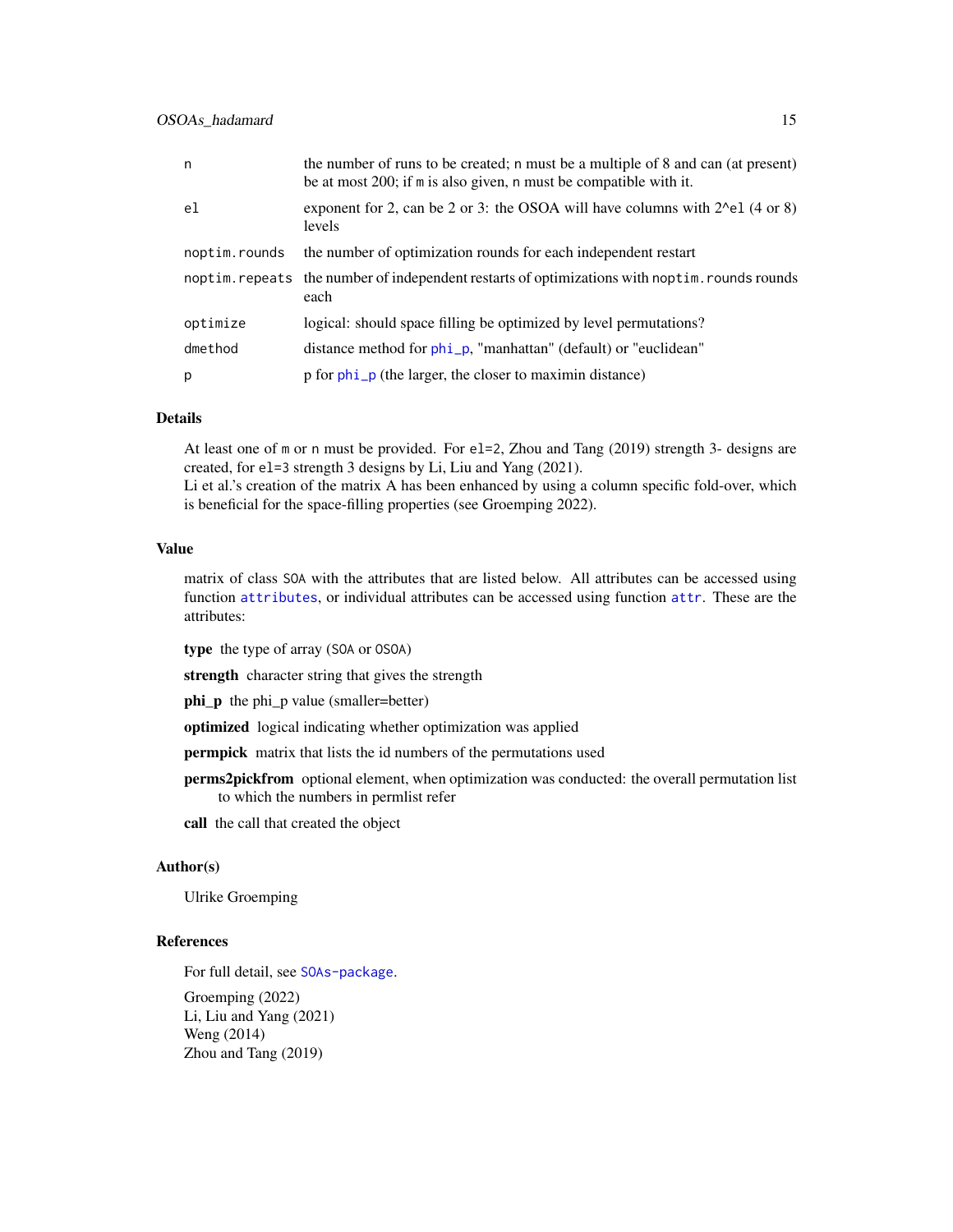### Examples

```
dim(OSOAs_hadamard(9, optimize=FALSE)) ## 9 8-level factors in 24 runs
dim(OSOAs_hadamard(n=16, optimize=FALSE)) ## 6 8-level factors in 16 runs
OSOAs_hadamard(n=24, m=6, optimize=FALSE) ## 6 8-level factors in 24 runs
                                         ## (though 10 would be possible)
dim(OSOAs_hadamard(m=35, optimize=FALSE)) ## 35 8-level factors in 80 runs
```
<span id="page-15-1"></span>OSOAs\_LiuLiu *Function to create OSOAs of strengths 2, 3, or 4 from an OA*

### Description

Creates OSOAs from an OA according to the construction by Liu and Liu (2015). Strengths 2 to 4 are covered. Strengths 3 and 4 guarantee 3-orthogonality.

### Usage

```
OSOAs_LiuLiu(
  oa,
  t = NULL,m = NULL,noptim.rounds = 1,
  noptim.repeats = 1,
  optimize = TRUE,
  dmethod = "manhattan",
  p = 50)
```
### Arguments

| oa            | matrix or data.frame; a symmetric orthogonal array of strength at least t                              |
|---------------|--------------------------------------------------------------------------------------------------------|
| t             | the requested strength of the OSOA                                                                     |
| m             | the requested number of columns of the OSOA (at most mbound_LiuLiu(ncol(oa),<br>$t)$ ).                |
| noptim.rounds | the number of optimization rounds for each independent restart                                         |
|               | noptim. repeats the number of independent restarts of optimizations with noptim. rounds rounds<br>each |
| optimize      | logical: should space filling be optimized by level permutations?                                      |
| dmethod       | distance method for phi_p, "manhattan" (default) or "euclidean"                                        |
| p             | p for phi_p (the larger, the closer to maximin distance)                                               |

<span id="page-15-0"></span>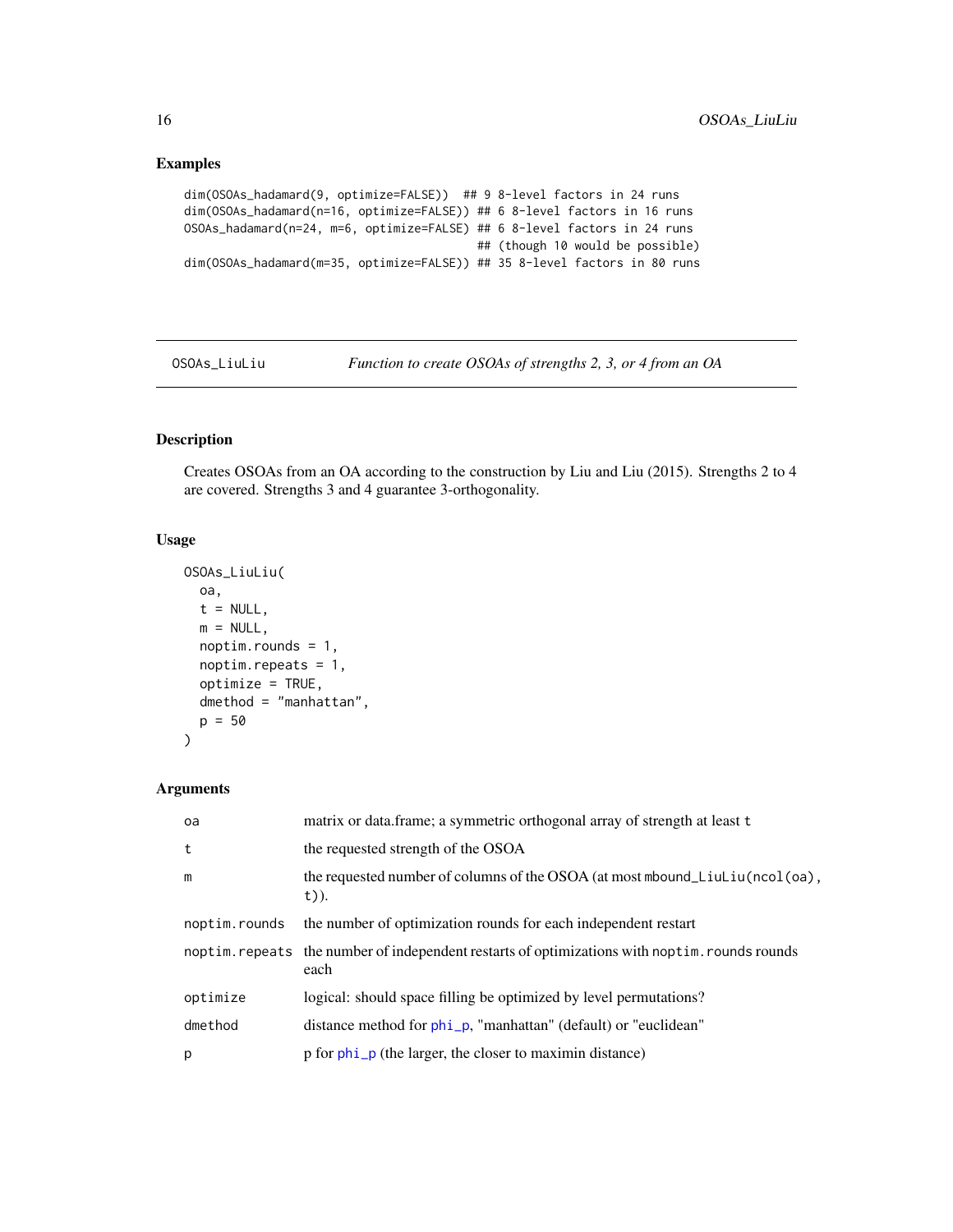#### <span id="page-16-0"></span>Details

The number of columns goes down dramatically with the requested strength. However, the strength 3 or 4 arrays may be worthwhile, because they guarantee 3-orthogonality, which implies that (quantitative) linear models with main effects and second order effects can be robustly estimated.

Optimization is less successful for this construction of OSOAs; for small arrays, the level permutations make (almost) no difference.

Function mbound\_LiuLiu(moa, t) calculates the number of columns that can be obtained from a strength t OA with moa columns (if such an array exists, the function does not check that).

Ingoing arrays can be obtained from oa-generating functions of R package **lhs** like createBoseBush, or from OAs in R package DoE.base, or from 2-level designs created with R package FrF2 (see example section).

### Value

matrix of class SOA with the attributes that are listed below. All attributes can be accessed using function [attributes](#page-0-0), or individual attributes can be accessed using function [attr](#page-0-0). These are the attributes:

type the type of array (SOA or OSOA)

strength character string that gives the strength

phi\_p the phi\_p value (smaller=better)

optimized logical indicating whether optimization was applied

permpick matrix that lists the id numbers of the permutations used

perms2pickfrom optional element, when optimization was conducted: the overall permutation list to which the numbers in permlist refer

call the call that created the object

### Author(s)

Ulrike Groemping

### References

For full detail, see [SOAs-package](#page-1-1). Liu and Liu (2015)

Weng (2014)

```
## strength 2, very small (four 9-level columns in 9 runs)
OSOA9 <- OSOAs_LiuLiu(DoE.base::L9.3.4)
## strength 3, from a Plackett-Burman design of FrF2
## 10 8-level columns in 40 runs with OSOA strength 3
oa <- suppressWarnings(FrF2::pb(40)[,c(1:19,39)])
### columns 1 to 19 and 39 together are the largest possible strength 3 set
OSOA40 <- OSOAs_LiuLiu(oa, optimize=FALSE) ## strength 3, 8 levels
```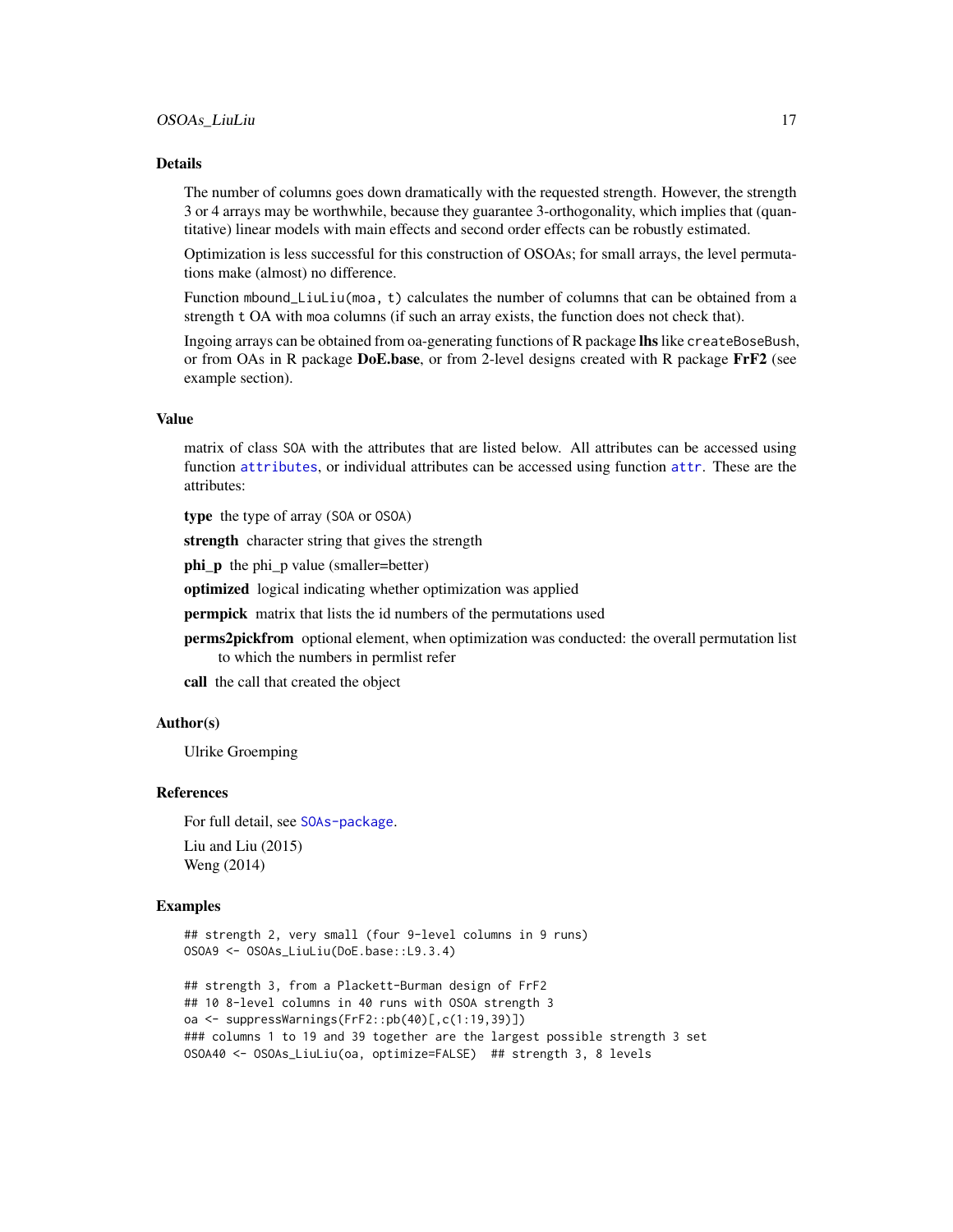```
### optimize would improve phi_p, but suppressed for saving run time
## 9 8-level columns in 40 runs with OSOA strength 3
oa <- FrF2::pb(40,19)
### 9 columns would be obtained without the final column in oa
mbound_LiuLiu(19, t=3) ## example for which q=3mbound_LiuLiu(19, t=4) ## t=3 has one more column than t=4
OSOA40_2 <- OSOAs_LiuLiu(oa, optimize=FALSE) ## strength 3, 8 levels
### optimize would improve phi_p, but suppressed for saving run time
## starting from a strength 4 OA
oa <- FrF2::FrF2(64,8)
## four 16 level columns in 64 runs with OSOA strength 4
OSOA64 <- OSOAs_LiuLiu(oa, optimize=FALSE) ## strength 4, 16 levels
### reducing the strength to 3 does not increase the number of columns
mbound_LiuLiu(8, t=3)
### reducing the strength to 2 doubles the number of columns
mbound_LiuLiu(8, t=2)
## eight 4-level columns in 64 runs with OSOA strength 2
OSOA64_2 <- OSOAs_LiuLiu(oa, t=2, optimize=FALSE)
## fulfills the 2D strength 2 property
soacheck2D(OSOA64_2, s=2, el=2, t=2)
### fulfills also the 3D strength 3 property
soacheck3D(OSOA64_2, s=2, el=2, t=3)
### fulfills also the 4D strength 4 property
DoE.base::GWLP(OSOA64/2)
### but not the 3D strength 4 property
soacheck3D(OSOA64_2, s=2, el=2, t=4)
### and not the 2D 4x2 and 2x4 stratification balance
soacheck2D(OSOA64_2, s=2, el=2, t=3)
## six 36-level columns in 72 runs with OSOA strength 2
oa <- DoE.base::L72.2.5.3.3.4.1.6.7[,10:16]
OSOA72 <- OSOAs_LiuLiu(oa, t=2, optimize=FALSE)
```
<span id="page-17-1"></span>OSOAs\_regular *Function to create an OSOA in s^2 or s^3 levels and s^k runs from a basic number of levels s and a power k*

### **Description**

The OSOA in s^k runs accommodates at most  $m=(s^{(k-1)-1})/(s-1)$  columns in s^2 levels or  $m'=2*floor(m/2)$ columns in s^3 levels.

#### Usage

OSOAs\_regular( s, k,  $el = 3$ ,

<span id="page-17-0"></span>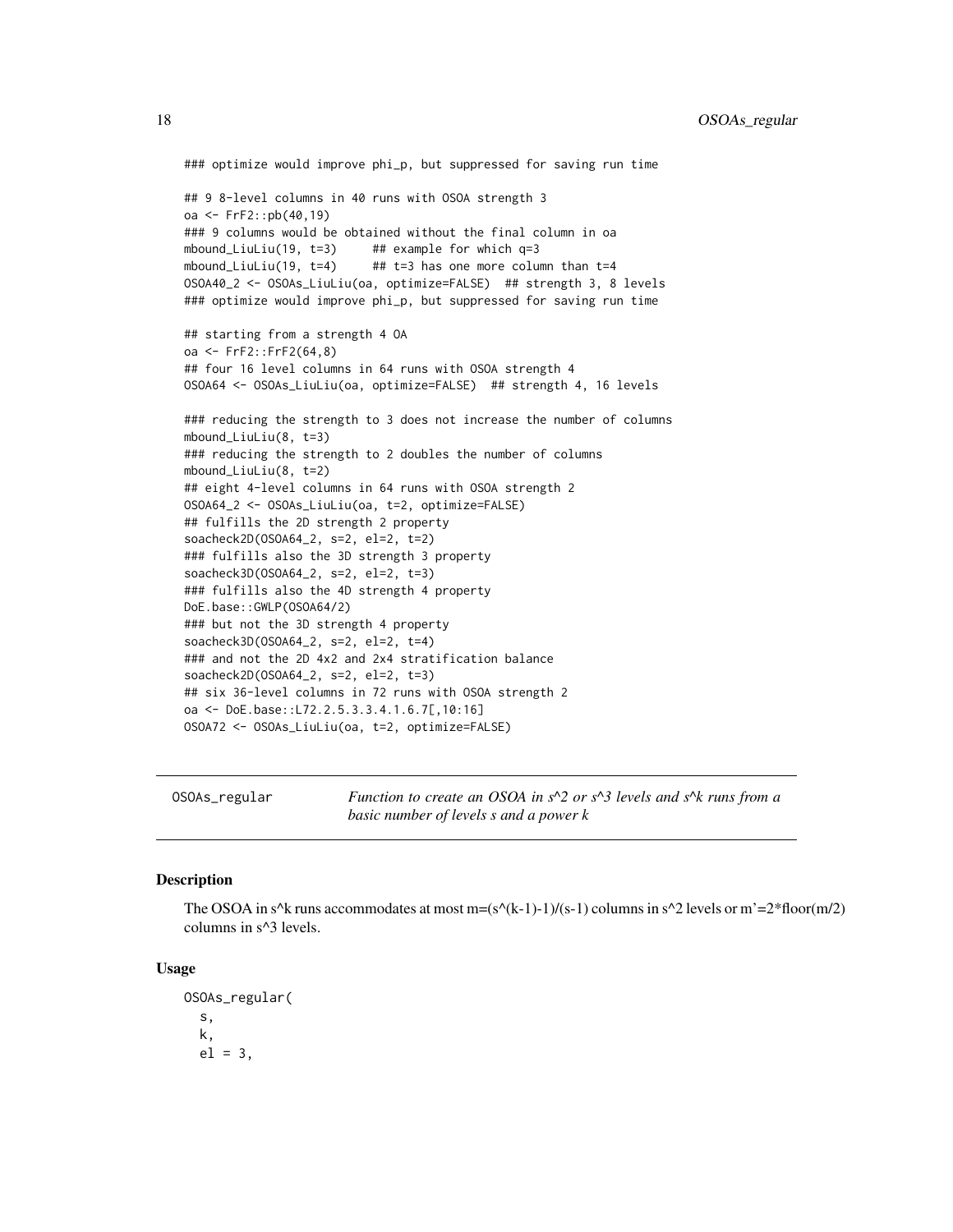### <span id="page-18-0"></span>OSOAs\_regular 19

```
m = NULL,noptim.rounds = 1,
 noptim.repeats = 1,
 optimize = TRUE,
  dmethod = "manhattan",
 p = 50
)
```
#### Arguments

| S              | the prime or prime power to use (do not use for $s=2$ , because other method is<br>better); the resulting array will have pairwise orthogonal columns in s <sup>1</sup> t levels                                                                                                                                                                                 |
|----------------|------------------------------------------------------------------------------------------------------------------------------------------------------------------------------------------------------------------------------------------------------------------------------------------------------------------------------------------------------------------|
| k              | integer $\geq$ =3; determines the run size: the resulting array will have s <sup><math>\wedge</math>k</sup> runs                                                                                                                                                                                                                                                 |
| el             | 2 or 3; the exponent of the number of levels, e1=3 yields a strength $2^*$ or 3<br>OSOA in s <sup><math>\land</math></sup> 3 levels, e1=2 a strength 2+ or 3- OSOA in s <sup><math>\land</math></sup> 2 levels                                                                                                                                                   |
| m              | the desired number of columns of the resulting array; for e1=3, odd values of<br>m will be reduced by one, so specify the next largest even m, if you need an<br>odd number of columns (the function will do so, if possible); if m=NULL, the<br>maximum possible value is used. This is at most $(s(k-1)-1)/(s-1)$ , or one less if<br>this is odd and $e1=3$ . |
| noptim.rounds  | the number of optimization rounds for each independent restart                                                                                                                                                                                                                                                                                                   |
| noptim.repeats | the number of independent restarts of optimizations with noptim. rounds rounds<br>each                                                                                                                                                                                                                                                                           |
| optimize       | logical: should space filling be optimized by level permutations?                                                                                                                                                                                                                                                                                                |
| dmethod        | distance method for phi_p, "manhattan" (default) or "euclidean"                                                                                                                                                                                                                                                                                                  |
| p              | p for phi_p (the larger, the closer to maximin distance)                                                                                                                                                                                                                                                                                                         |

### Details

The function implements the algorithms proposed by Zhou and Tang 2018 (s^2 levels) or Li, Liu and Yang 2021 (s^3 levels), enhanced with the modification for matrix A by Groemping (2022). Level permutations are optimized using an adaptation of the algorithm by Weng (2014).

If m is specified, the function uses the last m columns of a saturated OA produced by function [createSaturated\(](#page-2-1)s, k-1).

If m is small enough that a resolution IV / strength 3 OA for s levels in  $s^{(k-1)}$  runs exists, function [OSOAs](#page-11-1) should be used with such an OA (which can be obtained from package FrF2 for s=2 or from package DoE.base for s>2). For s=2, function 0S0As\_hadamard may also be a better choice than [OSOAs\\_regular](#page-17-1) for up to 192 runs.

### Value

matrix of class SOA with the attributes that are listed below. All attributes can be accessed using function [attributes](#page-0-0), or individual attributes can be accessed using function [attr](#page-0-0). These are the attributes:

type the type of array (SOA or OSOA)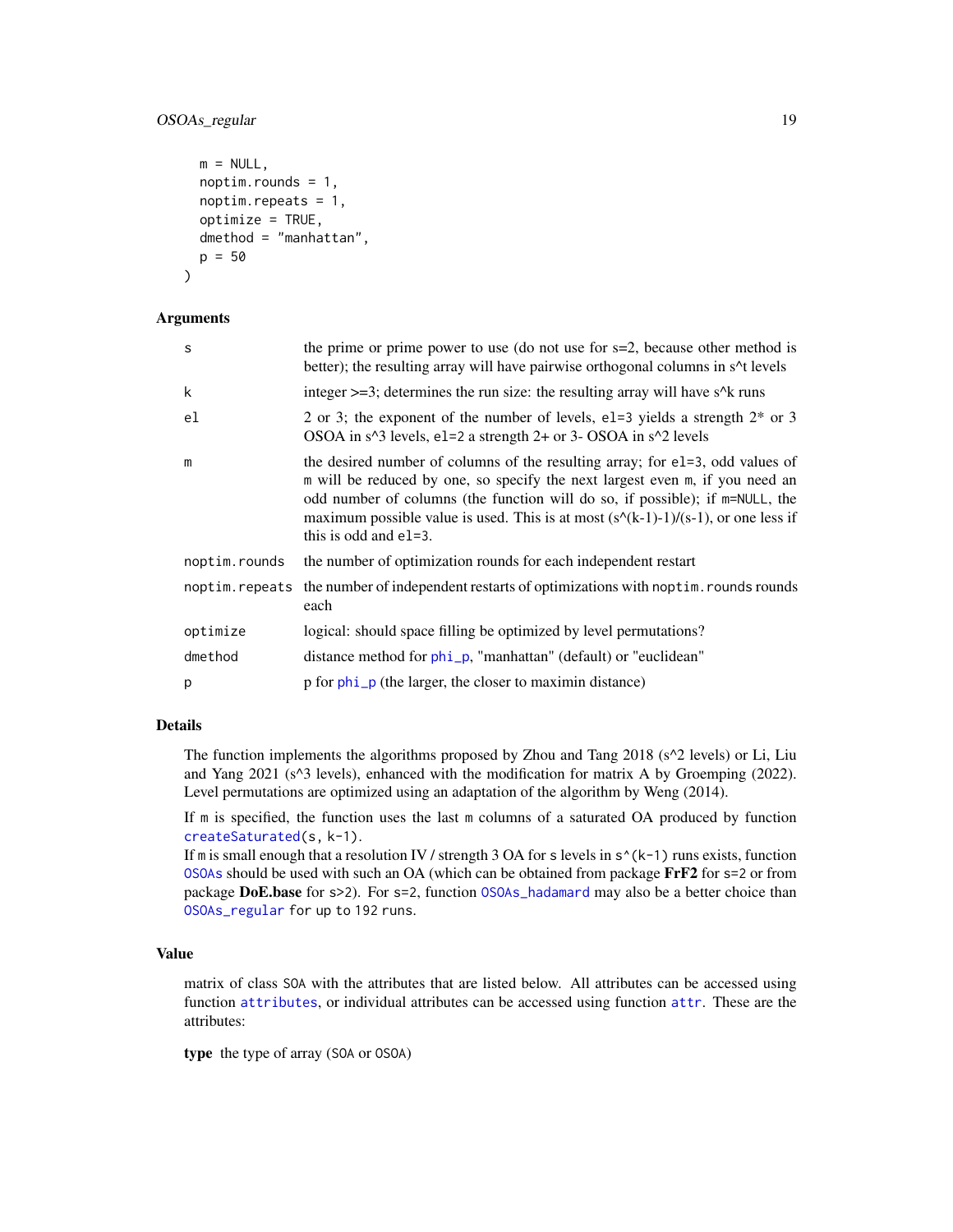<span id="page-19-0"></span>strength character string that gives the strength

phi\_p the phi\_p value (smaller=better)

optimized logical indicating whether optimization was applied

permpick matrix that lists the id numbers of the permutations used

- perms2pickfrom optional element, when optimization was conducted: the overall permutation list to which the numbers in permlist refer
- call the call that created the object

### Author(s)

Ulrike Groemping

### References

For full detail, see [SOAs-package](#page-1-1). Groemping (2022) Li, Liu and Yang (2021) Weng (2014) Zhou and Tang (2019)

### Examples

```
## 13 columns in 9 levels each
OSOAs_regular(3, 4, el=2, optimize=FALSE) ## 13 columns, phi_p about 0.117
# optimizing level permutations typically improves phi_p a lot
# OSOAs_regular(3, 4, el=2) ## 13 columns, phi_p typically below 0.055
```
<span id="page-19-1"></span>phi\_optimize *function to optimize the phi\_p value of an array by level permutation*

### Description

takes an n x m array and returns an n x m array with improved phi\_p value (if possible)

#### Usage

```
phi_optimize(
 D,
 noptim.rounds = 1,
 noptim.repeats = 1,
 dmethod = "manhattan",
 p = 50)
```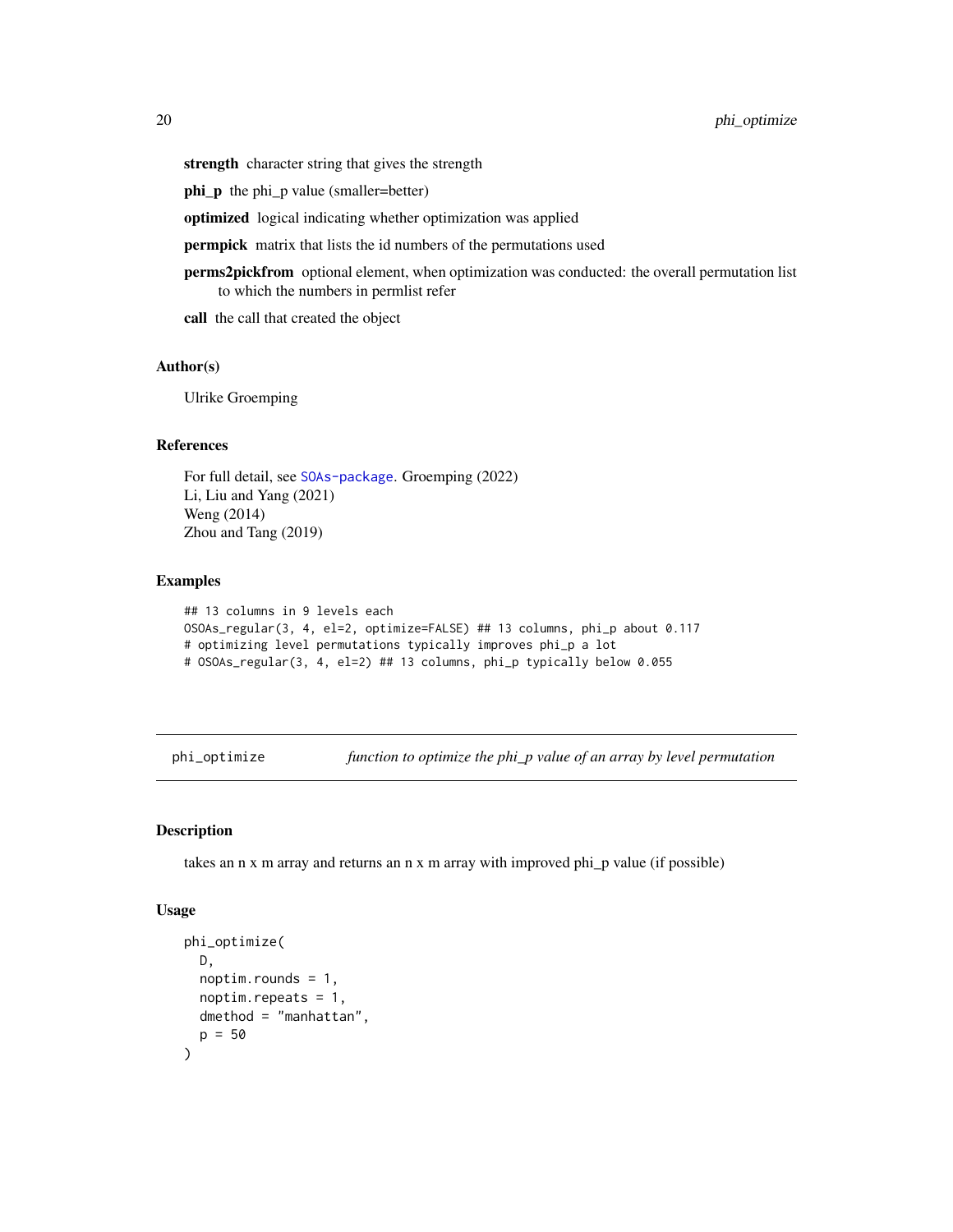### <span id="page-20-0"></span>phi\_optimize 21

#### **Arguments**

| D       | numeric matrix or data.frame with numeric columns, n x m. A symmetric array<br>(e.g. an OA) with n1 levels for each columns. Levels must be coded as 0 to n1<br>- 1 or as 1 to n1. levels from |
|---------|------------------------------------------------------------------------------------------------------------------------------------------------------------------------------------------------|
|         | noptim. rounds number of rounds in the Weng algorithm                                                                                                                                          |
|         | noptim. repeats number of independent repeats of the Weng algorithm                                                                                                                            |
| dmethod | distance method for phi_p, "manhattan" (default) or "euclidean"                                                                                                                                |
| p       | p for phi_p (the larger, the closer to maximin distance)                                                                                                                                       |

#### Details

The function uses the algorithm proposed by Weng (2014) for SOA optimization:

It starts with a random permutation of column levels.

Initially, individual columns are randomly permuted (m permuted matrices, called one-neighbours), and the best permutation w.r.t. the phi\_p value (manhattan distance) is is made the current optimum. This continues, until the current optimum is not improved by a set of randomly drawn oneneighbours.

Subsequently, pairs of columns are randomly permuted (choose(m,2) permuted matrices, called two-neighbours). If the current optimum can be improved or the number of optimization rounds has not yet been exhausted, a new round with one-neighbours is started with the current optimum. Otherwise, the current optimum is returned, or an independent repeat is initiated (if requested).

Limited experience suggests that an increase of noptim.rounds from the default 1 is often helpful, whereas an increase of noptim. repeats did not yield as much improvement.

### Value

an n x m matrix

### Author(s)

Ulrike Groemping

### References

For full detail, see [SOAs-package](#page-1-1).

Weng (2014)

```
oa <- lhs::createBoseBush(8,16)
print(phi_p(oa, dmethod="manhattan"))
oa_optimized <- phi_optimize(oa)
print(phi_p(oa_optimized, dmethod="manhattan"))
```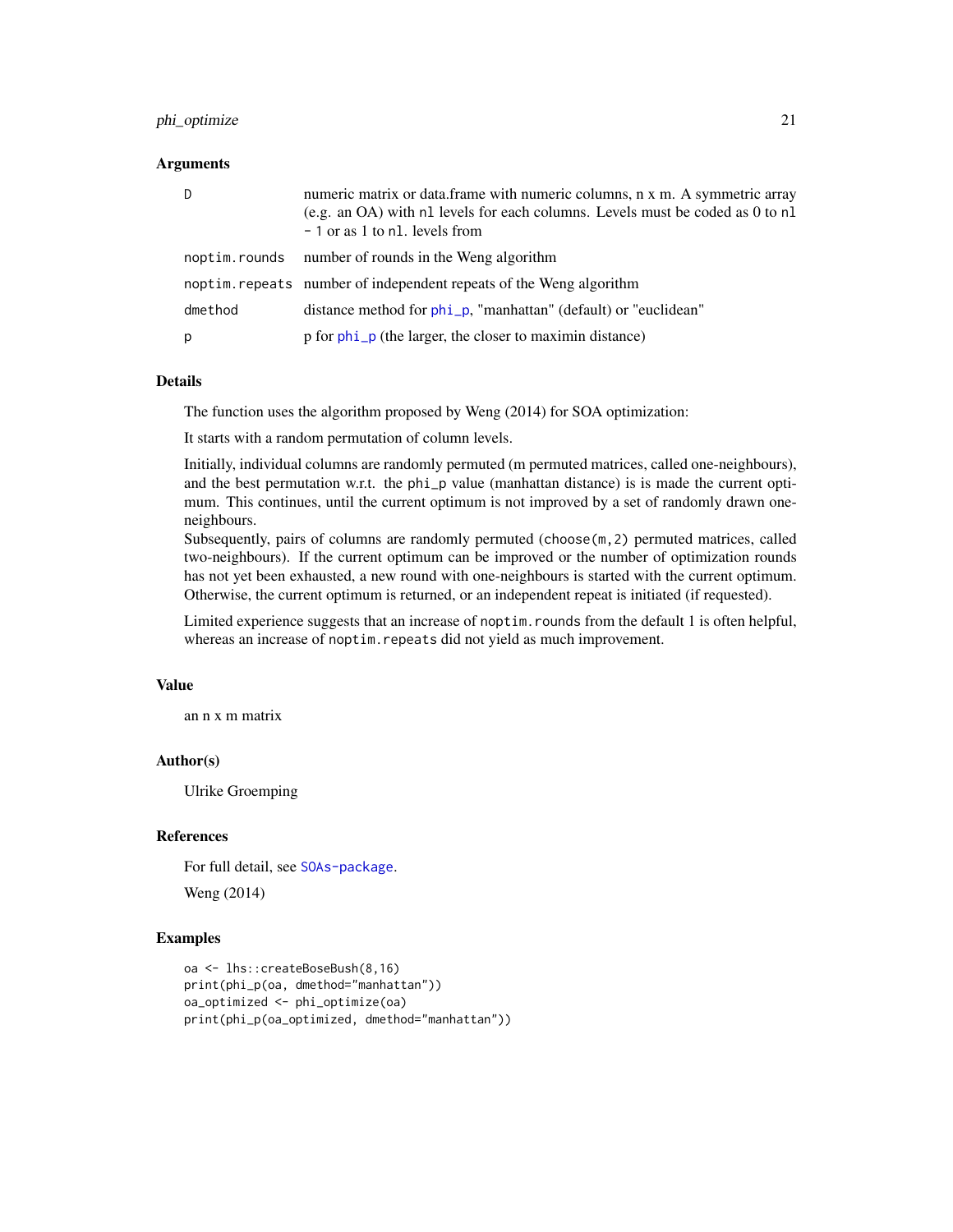## <span id="page-21-1"></span><span id="page-21-0"></span>Description

phi\_p calculates the discrepancy

phi\_p calculates the discrepancy

### Usage

```
phi_p(i), dmethod = "manhattan", p = 50)
mindist(D, dmethod = "manhattan")
phi_p(i), dmethod = "manhattan", p = 50)
```
### Arguments

| D       | an array or an object of class SOA or MDLE                |
|---------|-----------------------------------------------------------|
| dmethod | the distance to use, "manhattan" (default) or "euclidean" |
| p       | the value for p to use in the formula for phi_p           |

### Details

Small values of phi\_p tend to be associated with good performance on the maximin distance criterion, i.e. with a larger minimum distance.

small values of phi\_p are associated with good performance on the maximin distance criterion

#### Value

both functions return a number

a number

### Author(s)

Ulrike Groemping Ulrike Groemping

```
A <- DoE.base::L25.5.6 ## levels 1:5 for each factor
phi_p(A)
mindist(A) # 5
A2 <- phi_optimize(A)
phi_p(A2) ## improved
mindist(A2) ## 6, improved
```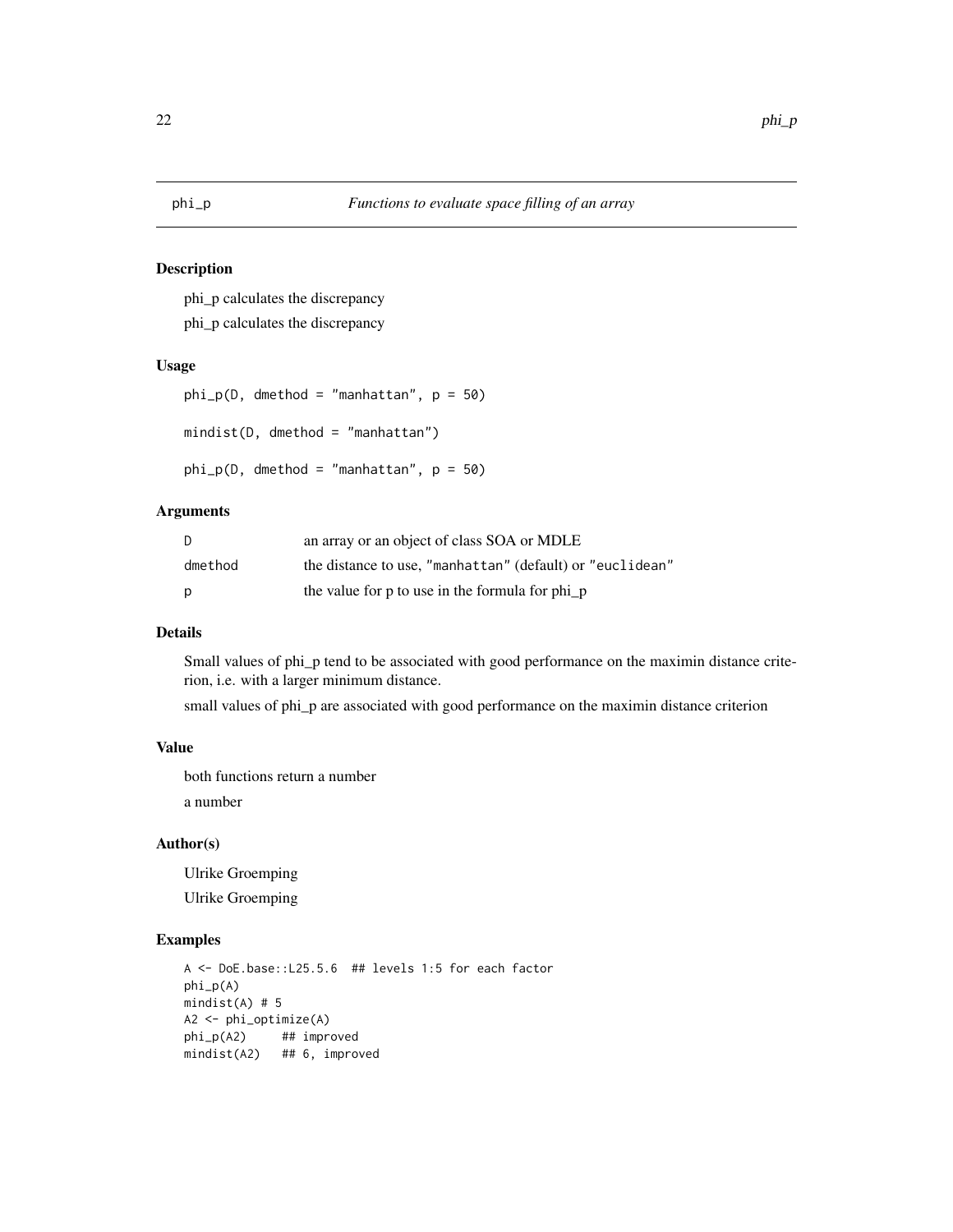#### <span id="page-22-0"></span>print.SOA 23

```
A <- DoE.base::L16.4.5 ## levels 1:4 for each factor
phi_p(A)
phi_p(A, dmethod="euclidean")
A2 \leq -AA2[, 4] \leftarrow c(2, 4, 3, 1)[A[, 4]]phi_p(A2)
## Not run:
  ## A2 has fewer minimal distances
  par(mfrow=c(2,1))
  hist(dist(A), xlim=c(2,6), ylim=c(0,40))
  hist(dist(A2), xlim=c(2,6), ylim=c(0,40))
```
## End(Not run)

print.SOA *Print Methods*

### Description

Print Methods

### Usage

```
## S3 method for class 'SOA'
print(x, \ldots)
```
## S3 method for class 'MDLE'  $print(x, \ldots)$ 

### Arguments

|          | object to be printed (SOA, OSOA, MDLE) |
|----------|----------------------------------------|
| $\cdots$ | further arguments for function print   |

### Value

no value is returned

```
myOSOA <- OSOAs_regular(s=3, k=3, optimize=FALSE)
print(myOSOA)
str(myOSOA) ## structure for comparison
```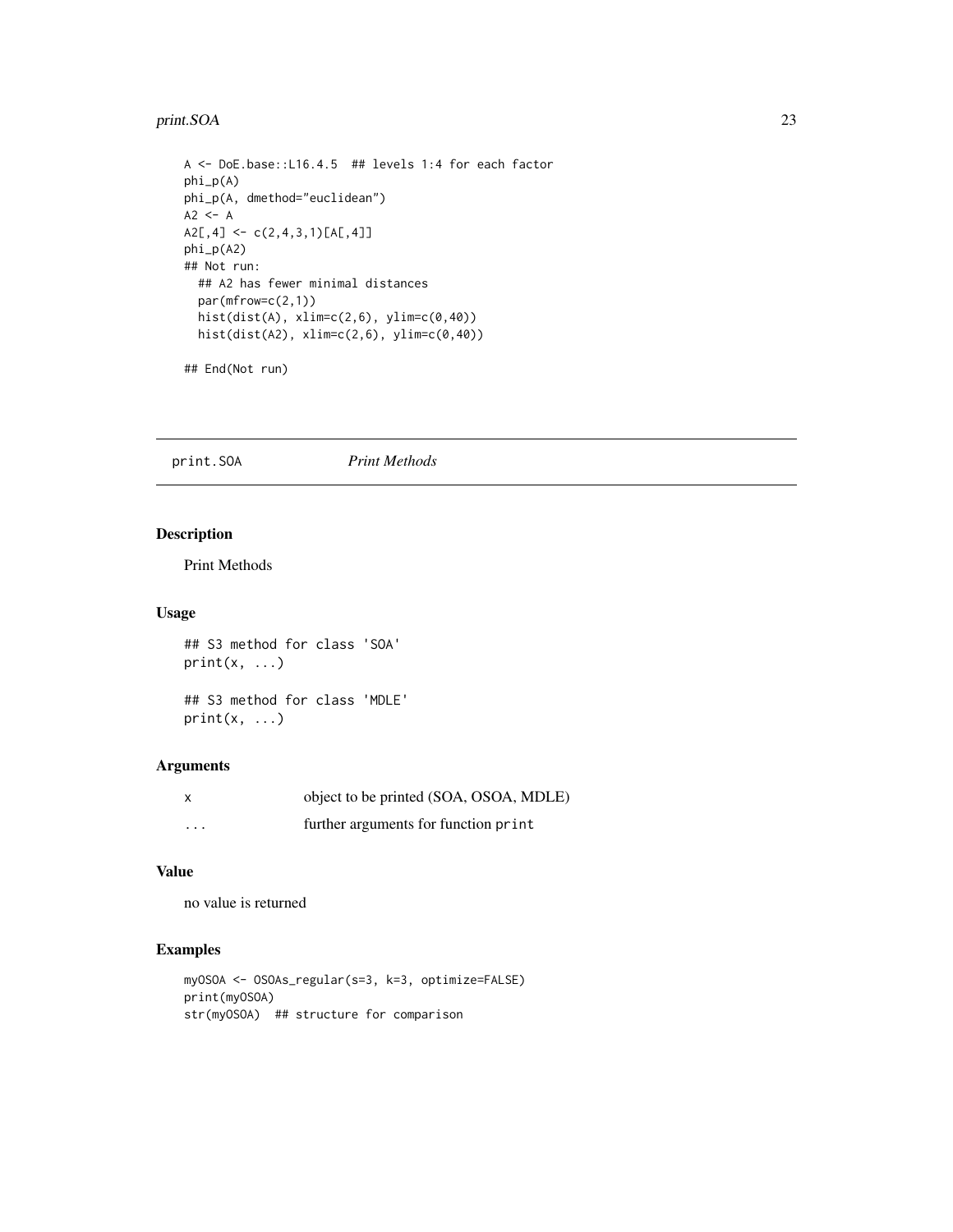<span id="page-23-1"></span><span id="page-23-0"></span>SOAs *function to create SOAs of strength t with the GOA construction by He and Tang.*

### Description

takes an OA $(n,m,s,t)$  and creates an SOA $(n,m^{\prime},s^{\prime}t^{\prime},t^{\prime})$  with t' $\leq t$ .

### Usage

```
SOAs(
  oa,
  t = 3,
  m = NULL,noptim.rounds = 1,
  noptim.repeats = 1,
  optimize = TRUE,
  dmethod = "manhattan",
  p = 50\mathcal{L}
```
#### Arguments

| matrix or data.frame that contains an ingoing symmetric OA. Levels must be<br>denoted as 0 to s-1 or as 1 to s.                                                                                  |
|--------------------------------------------------------------------------------------------------------------------------------------------------------------------------------------------------|
| the strength the SOA should have, can be 2, 3, 4, or 5. Must not be larger than<br>the strength of oa, but can be smaller. The resulting SOA will have s <sup><math>\wedge</math></sup> t levels |
| the requested number of columns (see details for permitted numbers of columns)                                                                                                                   |
| the number of optimization rounds for each independent restart                                                                                                                                   |
| noptim. repeats the number of independent restarts of optimizations with noptim. rounds rounds<br>each                                                                                           |
| logical, default TRUE; if FALSE, suppresses optimization                                                                                                                                         |
| method for the calculation of phi_p, "manhattan" (default) or "euclidean"                                                                                                                        |
| p for phi_p (the larger, the closer to maximin distance)                                                                                                                                         |
|                                                                                                                                                                                                  |

### Details

The resulting SOA will have at most m' columns in s<sup> $\land$ </sup>t levels and will be of strength t. m'(m, t) is a function of the number of columns of oa (denoted as m) and the strength t:  $m'(m,2)=m$ , m'(m,3)=m-1, m'(m,4)=floor(m/2), m'(m,5)=floor((m-1)/2).

Suitable OAs for argument oa can e.g. be constructed with OA creation functions from package lhs or can be obtained from arrays listed in R package DoE.base.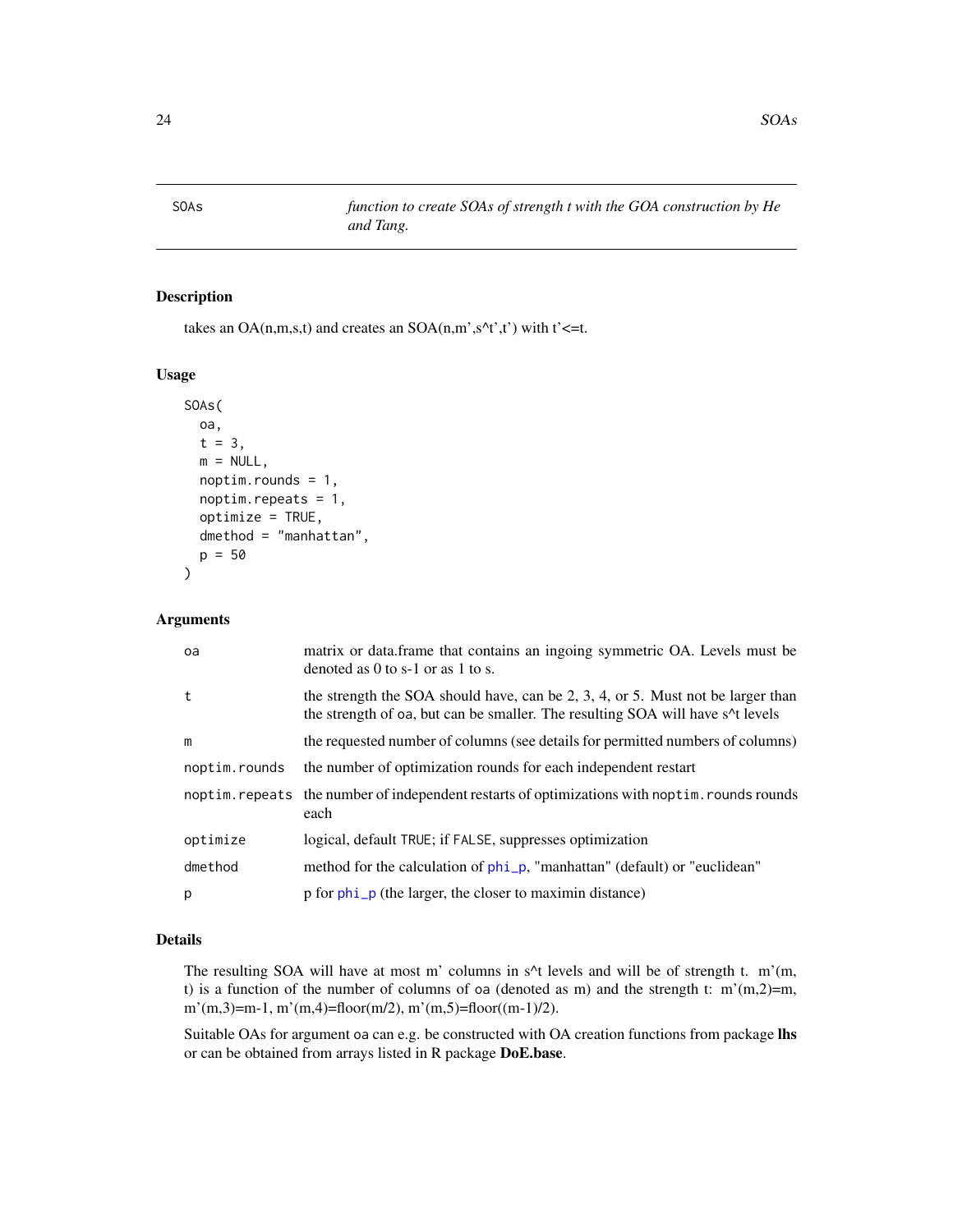### <span id="page-24-0"></span>Value

matrix of class SOA with the attributes that are listed below. All attributes can be accessed using function [attributes](#page-0-0), or individual attributes can be accessed using function [attr](#page-0-0). These are the attributes:

type the type of array (SOA or OSOA)

strength character string that gives the strength

phi\_p the phi\_p value (smaller=better)

optimized logical indicating whether optimization was applied

permpick matrix that lists the id numbers of the permutations used

perms2pickfrom optional element, when optimization was conducted: the overall permutation list to which the numbers in permlist refer

call the call that created the object

### Author(s)

Ulrike Groemping

### References

For full detail, see [SOAs-package](#page-1-1). He and Tang (2013) Weng (2014)

### Examples

```
aus <- SOAs(DoE.base::L27.3.4, optimize=FALSE) ## t=3 is the default
dim(aus)
soacheck2D(aus, s=3, el=3) ## check for 2*
soacheck3D(aus, s=3, el=3) ## check for 3
aus2 <- SOAs(DoE.base::L27.3.4, t=2, optimize=FALSE)
## t can be smaller than the array strength
## --> more columns with fewer levels each
dim(aus2)
soacheck2D(aus2, s=3, el=2, t=2) # check for 2
soacheck3D(aus2, s=3, el=2) # t=3 is the default (check for 3-)
```
<span id="page-24-1"></span>SOAs2plus\_regular *function to create SOAs of strength 2+ from regular s-level designs*

#### **Description**

creates an array in s^k runs with columns in s^2 levels for prime or prime power s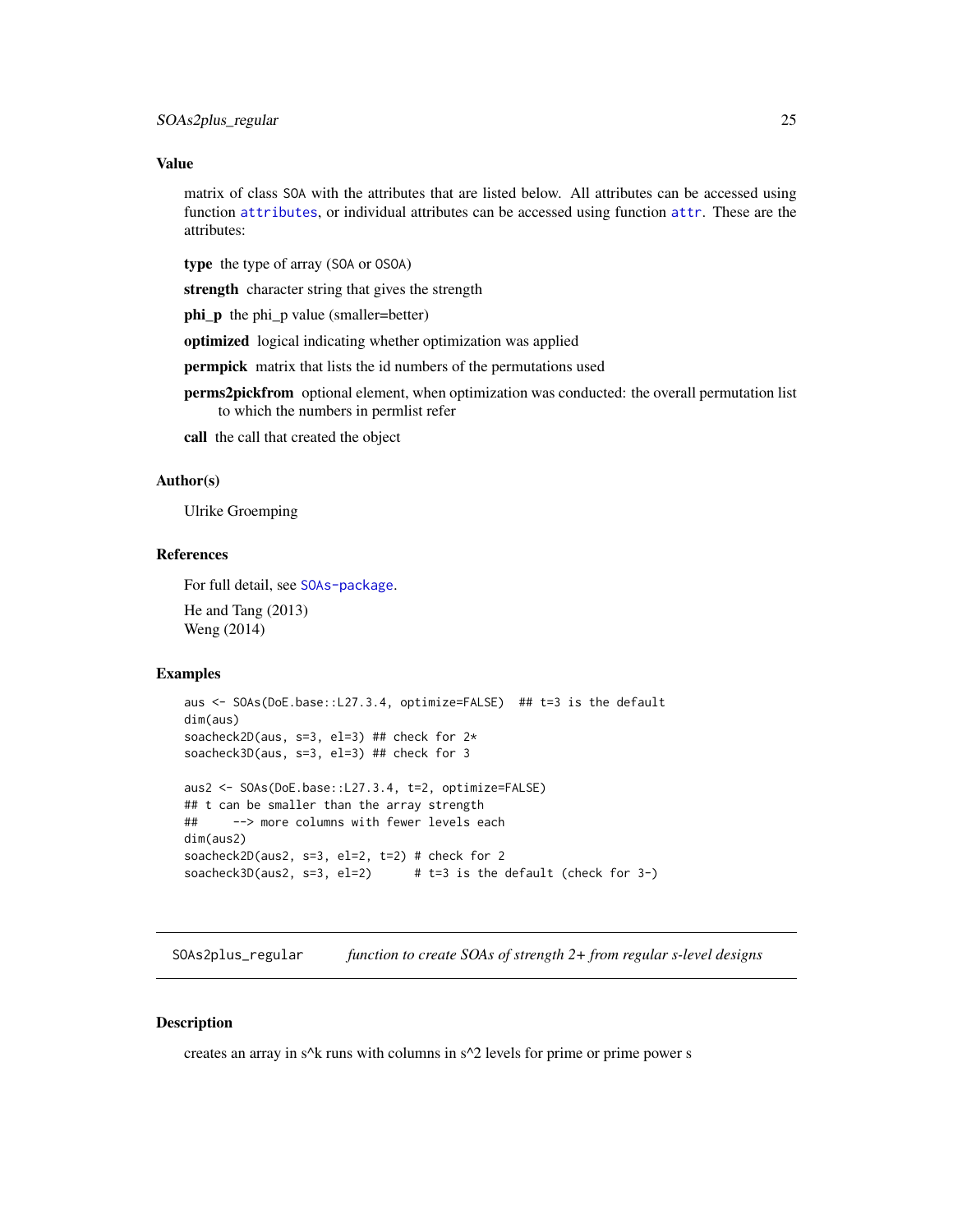### Usage

```
SOAs2plus_regular(
  s,
  k,
 m = NULL,noptim.rounds = 1,
  noptim.repeats = 1,
  optimize = TRUE,
  dmethod = "manhattan",
 p = 50)
```
### Arguments

| S              | prime or prime power                                                                                                                                                                                                                                                                                                                                                                |
|----------------|-------------------------------------------------------------------------------------------------------------------------------------------------------------------------------------------------------------------------------------------------------------------------------------------------------------------------------------------------------------------------------------|
| k              | array will have n=s^k runs; for s=2, k>=4 is needed, for s>2, k>=3 is sufficient                                                                                                                                                                                                                                                                                                    |
| m              | optional integer: number of columns requested; if NULL, the maximum possible<br>number of columns is created, which is $(s^k-1)/(s-1) - ((s-1)^k-1)/(s-2)$ for $s>2$<br>and s^k-s^k1 - s^(k-k1) + 2, with k1=floor(k/2), for s=2; specifying a smaller<br>m is beneficial not only for run time but also for possibly achieving a column-<br>orthogonal array (see Details section) |
| noptim.rounds  | the number of optimization rounds for each independent restart                                                                                                                                                                                                                                                                                                                      |
| noptim.repeats | the number of independent restarts of optimizations with noptim. rounds rounds<br>each                                                                                                                                                                                                                                                                                              |
| optimize       | logical: should optimization be applied? default TRUE                                                                                                                                                                                                                                                                                                                               |
| dmethod        | method for the distance in phi_p, "manhattan" (default) or "euclidean"                                                                                                                                                                                                                                                                                                              |
| p              | p for phi_p (the larger, the closer to maximin distance)                                                                                                                                                                                                                                                                                                                            |

### Details

The construction is by He, Cheng and Tang (2018), Prop.1 (C2) / Theorem 2 for s=2 and Theorem 4 for s>2.

B is chosen as an OA of strength 2, if possible, which yields orthogonal columns according to Zhou and Tang (2019). This is implemented using a matching algorithm for bipartite graphs from package igraph; the smaller m, the more likely that orthogonality can be achieved. However, strength 2+ SOAs are not usually advisable for m small enough that a strength 3 OA exists.

Optimization according to Weng has been added (separate level permutations in columns of A and B, noptim. rounds times). Limited tests suggest that a single round (noptim. rounds=1) often does a very good job (e.g. for  $s=2$  and  $k=4$ ), and further rounds do not yield too much improvement; there are also cases (e.g.  $s=5$  with k=3), for which the unoptimized array has a better phi\_p than what can be achieved by most optimization attempts from a random start.

### Value

matrix of class SOA with the attributes that are listed below. All attributes can be accessed using function [attributes](#page-0-0), or individual attributes can be accessed using function [attr](#page-0-0). These are the attributes:

<span id="page-25-0"></span>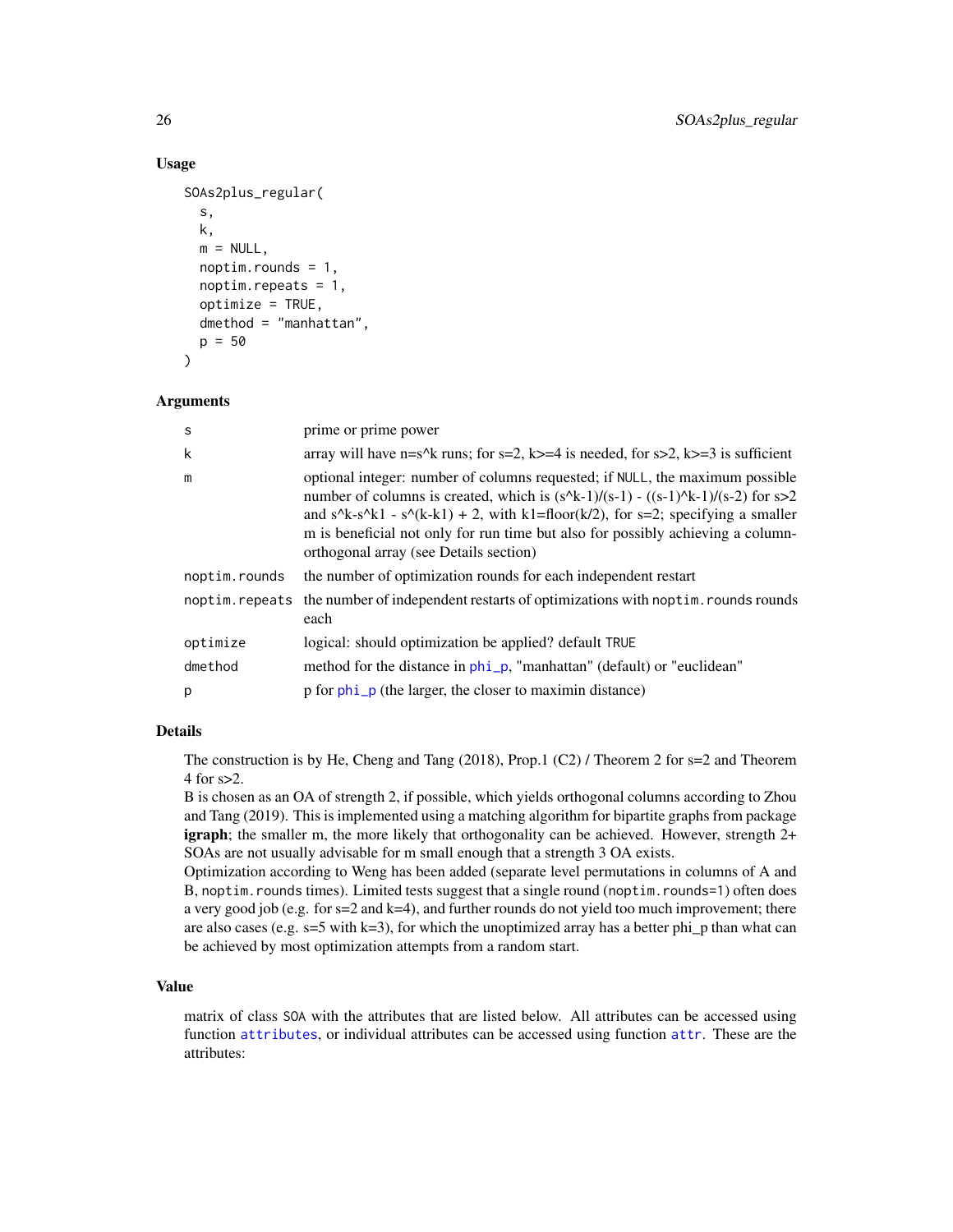type the type of array (SOA or OSOA)

strength character string that gives the strength

phi\_p the phi\_p value (smaller=better)

optimized logical indicating whether optimization was applied

**permpick** matrix that lists the id numbers of the permutations used

perms2pickfrom optional element, when optimization was conducted: the overall permutation list to which the numbers in permlist refer

call the call that created the object

### Note

Strength 2+ SOAs can accommodate a large number of factors with reasonable stratified balance behavior. Note that their use is not usually advisable for m small enough that a strength 3 OA with s<sup> $\triangle$ 2</sup> level factors exists.

### Author(s)

Ulrike Groemping

### References

For full detail, see [SOAs-package](#page-1-1).

He, Cheng and Tang (2018) Weng (2014) Zhou and Tang (2019)

```
## unoptimized OSOA with 8 16-level columns in 64 runs
## (maximum possible number of columns)
plan64 <- SOAs2plus_regular(4, 3, optimize=FALSE)
ocheck(plan64) ## the array has orthogonal columns
## optimized SOA with 20 9-level columns in 81 runs
## (up to 25 columns are possible)
plan <- SOAs2plus_regular(3, 4, 20)
## many column pairs have only 27 level pairs covered
count_npairs(plan)
## an OA would exist for 10 9-level factors (DoE.base::L81.9.10)
## it would cover all pairs
## (SOAs are not for situations for which pair coverage
## is of primary interest)
```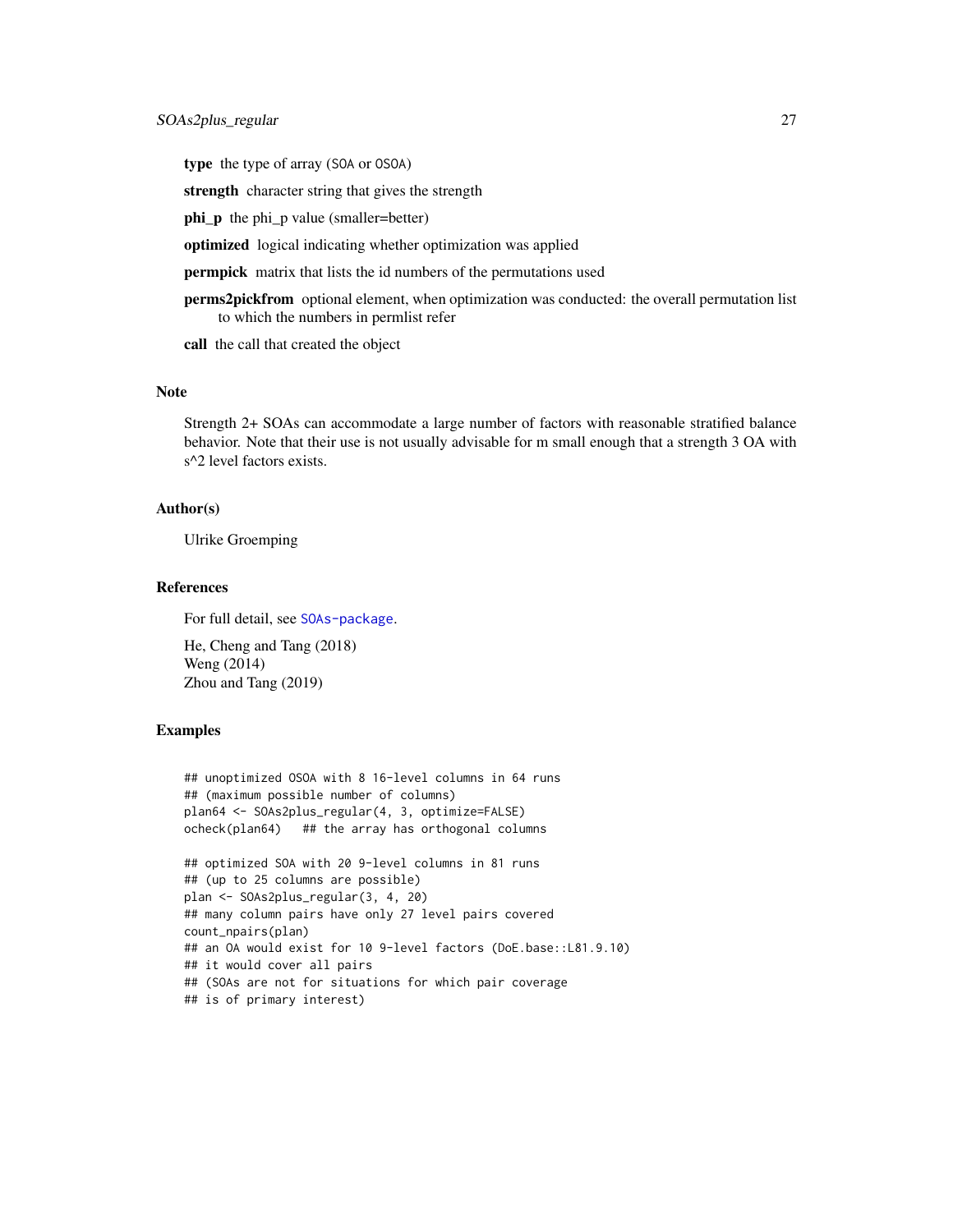<span id="page-27-1"></span><span id="page-27-0"></span>

#### Description

creates strength 3 or 3+ SOAs with 8-level factors in 2^k runs, k at least 4. These SOAs have at least some more balance than guaranteed by strength 3.

### Usage

```
SOAs_8level(
 n,
 m = NULL,constr = "ShiTang_alphabeta",
 noptim.rounds = 1,
 noptim.repeats = 1,
  optimize = TRUE,
 dmethod = "manhattan",
 p = 50\mathcal{L}
```
### Arguments

| n             | run size of the SOA; power of 2, at least 16                                                                                                                                                                                                       |
|---------------|----------------------------------------------------------------------------------------------------------------------------------------------------------------------------------------------------------------------------------------------------|
| m             | number of colums; at most 5n/16 for constr="ShiTang_alpha" (exception:<br>only 9 for $n=32$ ), at most $n/4$ for constr="ShiTang_alphabeta"; for $m=NULL$ ,<br>defaults are $m=5n/16$ and $m=n/4-1$ , respectively; the latter yields strength 3+. |
| constr        | construction method. Must be one of "ShiTang_alphabeta", "ShiTang_alpha".<br>See Details section                                                                                                                                                   |
| noptim.rounds | the number of optimization rounds for each independent restart                                                                                                                                                                                     |
|               | noptim. repeats the number of independent restarts of optimizations with noptim. rounds rounds<br>each                                                                                                                                             |
| optimize      | logical: should space filling be optimized by level permutations?                                                                                                                                                                                  |
| dmethod       | distance method for phi_p, "manhattan" (default) or "euclidean"                                                                                                                                                                                    |
| p             | p for phi_p (the larger, the closer to maximin distance)                                                                                                                                                                                           |

### Details

The construction is implemented as described in Groemping (2022).

The 8-level SOAs created by this construction have strength 3 and at least the additional property alpha, which means that all pairs of columns achieve perfect 4x4 balance, if consecutive level pairs (01, 23, 45, 67) are collapsed.

The "ShiTang\_alphabeta" construction additionally yields perfect 4x2x2 balance, if one column is collapsed to 4 levels, while two further columns are collapsed to 2 levels (0123 vs 4567). with m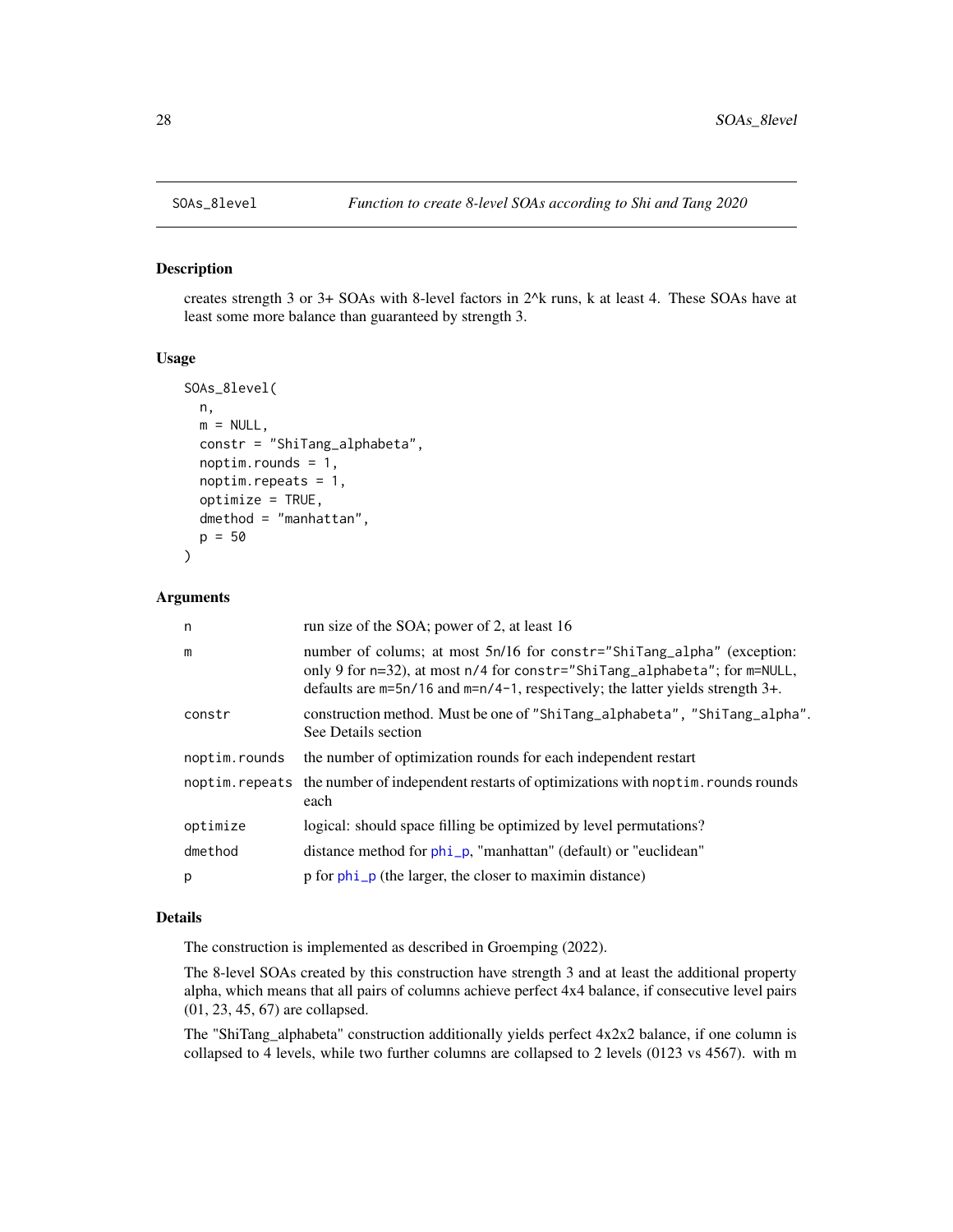<span id="page-28-0"></span>= n/4 columns, the "ShiTang\_alphabeta" construction has a single pair of correlated columns, all other columns are uncorrelated, due to a modification of Shi and Tang's column allocation that was proposed in Groemping (2022).

For  $m \le n/4 - 1$ , the "ShiTang\_alphabeta" construction also yields perfect balance for 8x2 projections in 2D (i.e. if one original column with another column collapsed to two levels). Thus, it yields all strength 4 properties in 2D and 3D, which is called strength 3+. Furthermore, Groemping (2022) proposed an improved choice of columns for matrix C that implies orthogonal columns in this case.

#### Value

matrix of class SOA with the attributes that are listed below. All attributes can be accessed using function [attributes](#page-0-0), or individual attributes can be accessed using function [attr](#page-0-0). These are the attributes:

type the type of array (SOA or OSOA)

strength character string that gives the strength

phi\_p the phi\_p value (smaller=better)

optimized logical indicating whether optimization was applied

**permpick** matrix that lists the id numbers of the permutations used

perms2pickfrom optional element, when optimization was conducted: the overall permutation list to which the numbers in permlist refer

call the call that created the object

#### Author(s)

Ulrike Groemping

#### References

For full detail, see [SOAs-package](#page-1-1).

Groemping (2022) Shi and Tang (2020) Weng (2014)

#### Examples

```
## use with optimization for actually using such designs
## n/4 - 1 = 7 columns, strength 3+SOAs_8level(32, optimize=FALSE)
```
## n/4 = 8 columns, strength 3 with alpha and beta SOAs\_8level(32, m=8, optimize=FALSE)

```
## 9 columns (special case n=32), strength 3 with alpha
SOAs_8level(32, constr="ShiTang_alpha", optimize=FALSE)
```

```
## 5*n/16 = 5 columns, strength 3 with alpha
SOAs_8level(16, constr="ShiTang_alpha", optimize=FALSE)
```